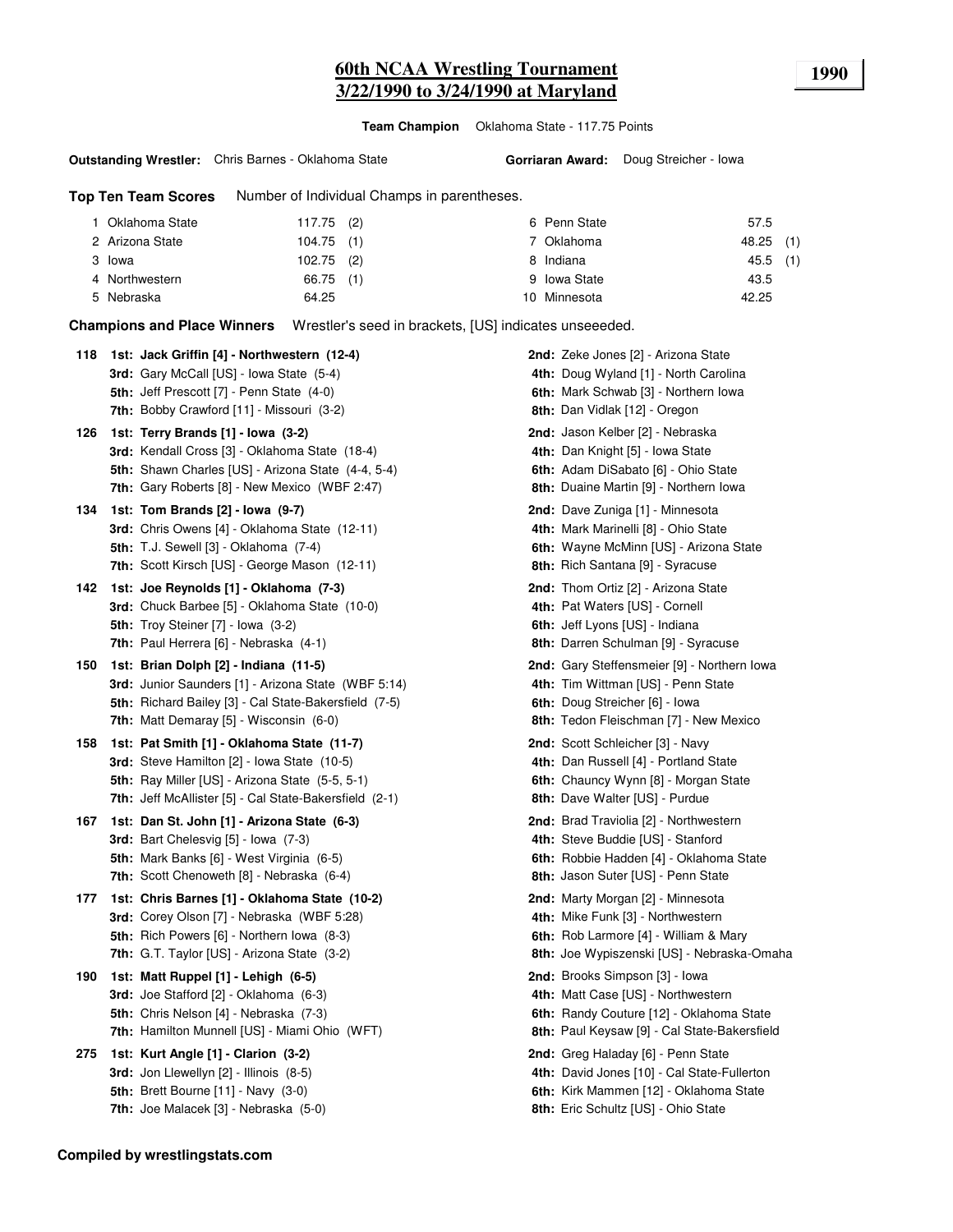| Dan Vidlak, Oregon [12]                                         |                             |                            |                  |                        |
|-----------------------------------------------------------------|-----------------------------|----------------------------|------------------|------------------------|
| Erik Burnett, Clarion                                           | Dan Vidlak 2-0              |                            |                  |                        |
| Wayne Murschell, George Mason                                   | Donnie Heckel 6-4           | Donnie Heckel 4-3          |                  | 118 Weight Class       |
| Donnie Heckel, Clemson [5]                                      |                             |                            |                  |                        |
| Jack Griffin, Northwestern [4]                                  |                             |                            | Jack Griffin 3-2 |                        |
| Pat Higa, Cal State-Bakersfield                                 | Jack Griffin 8-2            |                            |                  |                        |
| Tom Tingley, Air Force                                          |                             | Jack Griffin TF 15-0, 5:30 |                  |                        |
| Jack DeBoe, Kent State                                          | Jack DeBoe 9-5              |                            |                  |                        |
| Rick Hartman, Lehigh                                            |                             |                            |                  | Jack Griffin Fall 1:25 |
| Charlie Irick, Wisconsin                                        | Charlie Irick 11-2          |                            |                  |                        |
| Rich Douglas, St. Cloud State                                   |                             | Doug Wyland Fall 6:38      |                  |                        |
| Doug Wyland, North Carolina [1]                                 | Doug Wyland 17-8            |                            |                  |                        |
| Gary McCall, Iowa State                                         |                             |                            | Gary McCall 5-4  |                        |
| Steve Martin, Iowa [8]                                          | Gary McCall 9-3             |                            |                  |                        |
| Tony Venturini, Eastern Michigan                                |                             | Gary McCall 5-2            |                  |                        |
| Lou Rosselli, Edinboro [9]                                      | Lou Rosselli 8-2            |                            |                  |                        |
| Tony Purler, Oklahoma State [10]                                |                             |                            |                  | Jack Griffin 12-4      |
| Bob Simpson, Pittsburgh                                         | Bob Simpson 10-5            |                            |                  |                        |
| Gabe Zirkelbach, Purdue                                         |                             | Jeff Prescott 18-9         |                  |                        |
| Jeff Prescott, Penn State [7]                                   | Jeff Prescott TF 21-4, 5:46 |                            |                  |                        |
| Zeke Jones, Arizona State [2]                                   |                             |                            | Zeke Jones 11-8  |                        |
| Jerry Graziano, Cornell                                         | Zeke Jones 11-2             |                            |                  |                        |
| Ken Matsui, Boston University                                   |                             | Zeke Jones TF 19-4, 6:19   |                  |                        |
| Ben Morris, Minnesota                                           | Ben Morris 14-8             |                            |                  |                        |
| Bret Maughan, North Dakota State                                |                             |                            |                  | Zeke Jones 4-3         |
| Lance Ellis, Indiana                                            | Bret Maughan 18-6           |                            |                  |                        |
| Mark Schwab, Northern Iowa [3]                                  |                             |                            |                  |                        |
|                                                                 |                             | Mark Schwab 19-8           |                  |                        |
| Steve Millward, West Virginia                                   | Mark Schwab 14-7            |                            |                  |                        |
|                                                                 |                             |                            |                  |                        |
| Chris Bollin, Oklahoma [6]                                      | Chris Bollin 8-2            |                            | Mark Schwab 3-2  |                        |
| Adam Condo, Columbia<br>Ricky Strausbaugh, North Carolina State |                             | Chris Bollin 1-0           |                  |                        |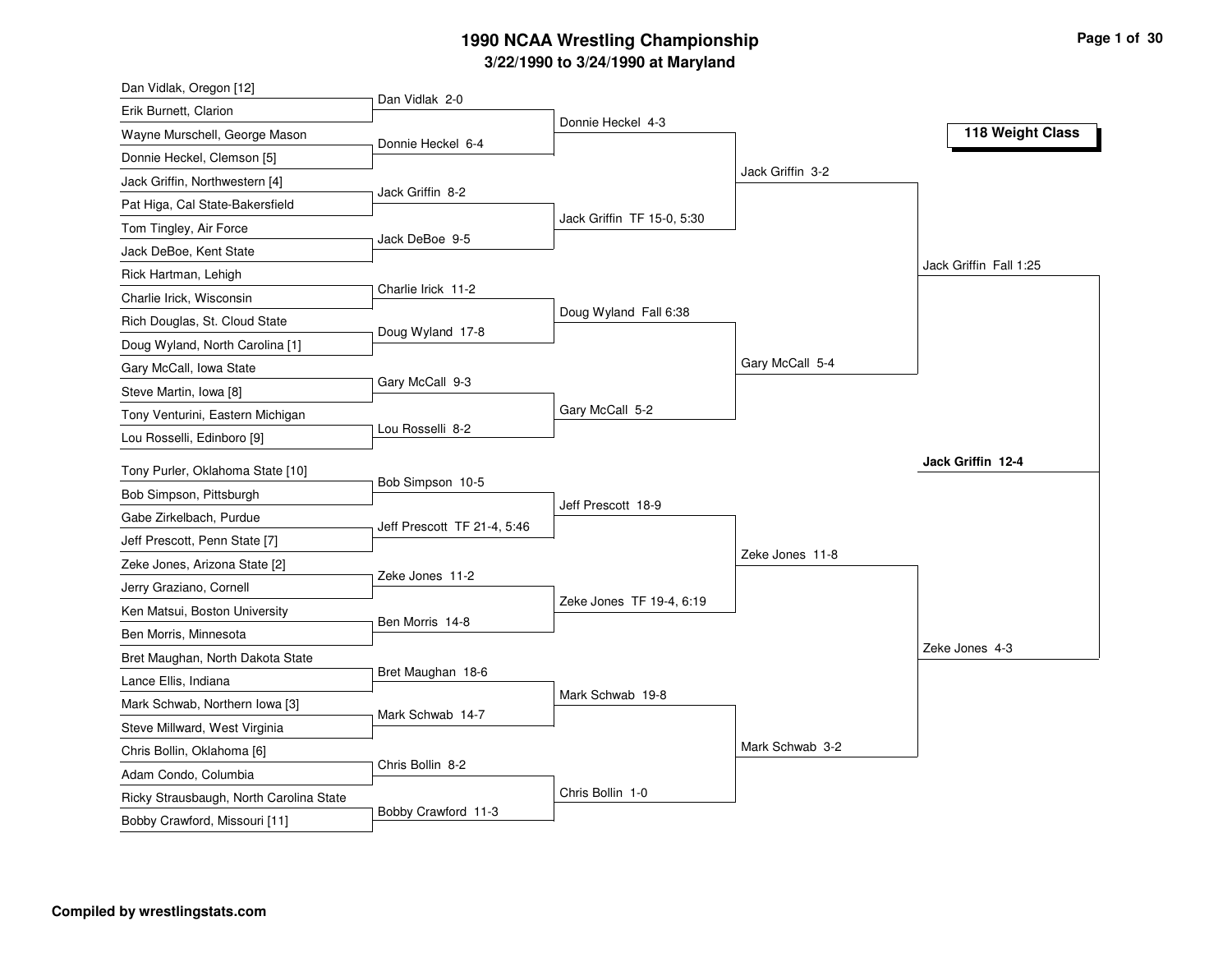Bollin, OklahomaPrescott, Penn StateWyland, North CarolinaHeckel, ClemsonVidlak Fall 0:50Rosselli 3-1Simpson Fall 3:48Crawford 3-2Vidlak 10-5Prescott 13-1Wyland 7-3Crawford 1-1, 3-2Prescott TF 15-0, 5:08Wyland 3-1McCall, Iowa StateSchwab, Northern IowaMcCall 6-4Wyland 6-4Vidlak 9-2Higa 6-5Irick Fall 4:43Rosselli 6-4Simpson 12-3Morris 7-4Millward 8-8, 3-3 Cr 10Crawford 10-3Vidlak, OregonDeBoe, Kent StateIrick, WisconsinRosselli, EdinboroHiga, Cal State-BakersfieldDouglas, St. Cloud StateMartin, IowaSimpson, PittsburghZirkelbach, PurdueGraziano, CornellMorris, MinnesotaMaughan, North Dakota StateMillward, West VirginiaCondo, ColumbiaCrawford, Missouri**118 Consolation BracketGary McCall, Iowa State 5-4Third Place:Jeff Prescott, Penn State 4-0Fifth Place:Seventh Place: Bobby Crawford, Missouri 3-2Eighth Place: Dan Vidlak, OregonFourth Place: Doug Wyland, North CarolinaSixth Place: Mark Schwab, Northern Iowa**

#### **Compiled by wrestlingstats.com**

Murschell, George Mason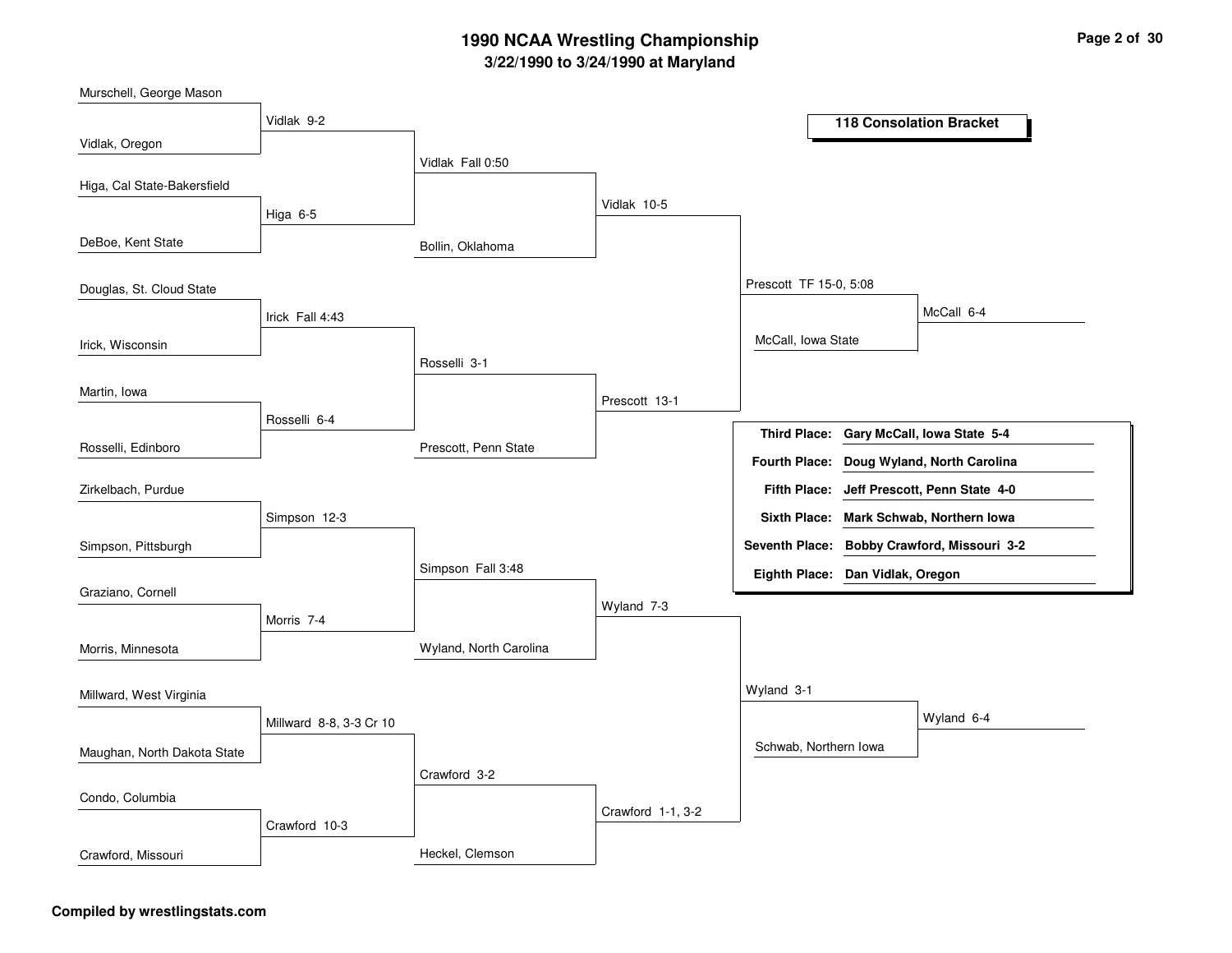### **Championship Pigtail Bouts for 118**

Gary McCall - Iowa State

McCall 9-3Dan Finacchio - Rider

Martin 14-6

#### **Consolation Pigtail Bouts for 118**

Steve Martin - Iowa

Dan Finacchio - Rider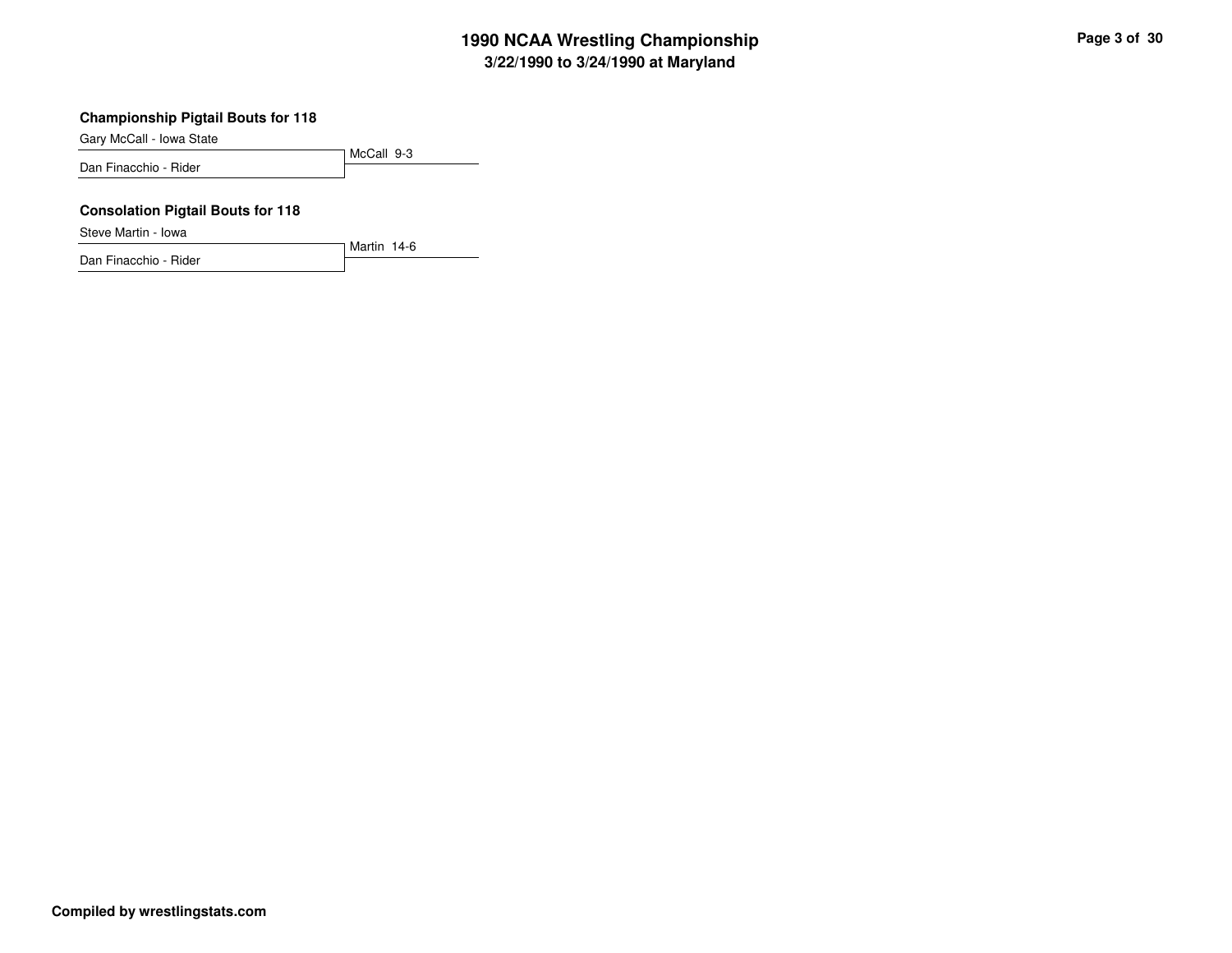| Mark Smith, Navy [12]                   |                             |                             |                   |                              |
|-----------------------------------------|-----------------------------|-----------------------------|-------------------|------------------------------|
| Ahmed El-Sokkary, Cal State-Bakersfield | Ahmed El-Sokkary 15-5       |                             |                   |                              |
| Dan Knight, Iowa State [5]              | Dan Knight 8-2              | Dan Knight 11-8             |                   | 126 Weight Class             |
| Jim Lightner, Cleveland State           |                             |                             |                   |                              |
| Shawn Charles, Arizona State            |                             |                             | Dan Knight 6-1    |                              |
| Dave Miller, West Virginia              | Shawn Charles 9-4           |                             |                   |                              |
| Dave Warnick, Army                      |                             | Shawn Charles 6-2           |                   |                              |
| Dave Kennedy, Bloomsburg [4]            | Dave Kennedy 12-4           |                             |                   |                              |
| Gary Roberts, New Mexico [8]            |                             |                             |                   | Terry Brands 12-4            |
| Frank Trujillo, Fresno State            | Gary Roberts 5-2            |                             |                   |                              |
| Duaine Martin, Northern Iowa [9]        | Duaine Martin Fall 4:15     | Duaine Martin 11-6          |                   |                              |
| Chris Doukas, Bucknell                  |                             |                             |                   |                              |
| Mike Richner, Clarion                   |                             |                             | Terry Brands 9-6  |                              |
| Dan Flood, Wisconsin                    | Dan Flood 10-5              |                             |                   |                              |
| Mike Pasdo, Marquette                   |                             | Terry Brands TF 25-10, 7:00 |                   |                              |
| Terry Brands, Iowa [1]                  | Terry Brands 15-5           |                             |                   |                              |
| Brian Smith, Michigan State [7]         |                             |                             |                   | Terry Brands 3-2             |
| Sal Profaci, Central Connecticut        | Brian Smith 10-2            |                             |                   |                              |
| Bob Truby, Penn State [10]              |                             | Brian Smith 2-0             |                   |                              |
| Craig Walters, Wyoming                  | Craig Walters 4-3           |                             |                   |                              |
| Kurt Howell, Clemson                    |                             |                             | Jason Kelber 8-7  |                              |
| Mike Meyer, Miami Ohio                  | Kurt Howell 9-3             |                             |                   |                              |
| Noel Clavel, Old Dominion               |                             | Jason Kelber TF 16-0, 5:19  |                   |                              |
| Jason Kelber, Nebraska [2]              | Jason Kelber Fall 4:50      |                             |                   |                              |
| Jeff Maes, Cal State-Fullerton          |                             |                             |                   | Jason Kelber 1-1, 1-1, Cr 10 |
| Marcus Gowens, Notre Dame               | Marcus Gowens 10-8          |                             |                   |                              |
| Christopher Toth, American              |                             | Kendall Cross Fall 6:00     |                   |                              |
| Kendall Cross, Oklahoma State [3]       | Kendall Cross TF 19-2, 7:00 |                             |                   |                              |
| Mark Burrell, Central Missouri [11]     |                             |                             | Kendall Cross 6-2 |                              |
| Clayton Grice, North Carolina State     | Mark Burrell 15-1           |                             |                   |                              |
| Adam DiSabato, Ohio State [6]           |                             | Adam DiSabato 9-7           |                   |                              |
| Ryan Hager, Oklahoma                    | Adam DiSabato Fall 1:58     |                             |                   |                              |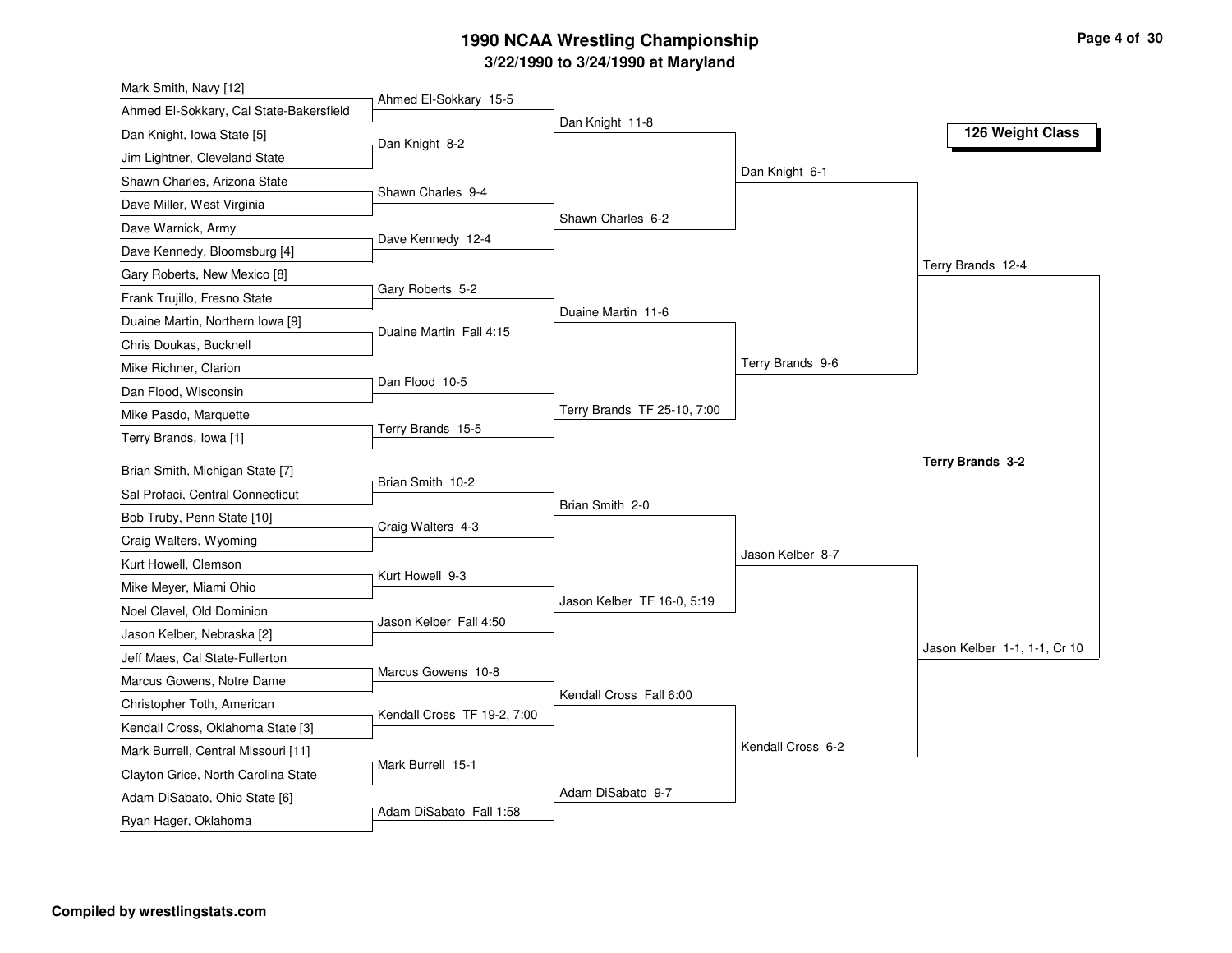Lightner, Cleveland State

| $-$ guno, en cronomo otoro       |                   |                        |                    |                       |                        |                                                    |
|----------------------------------|-------------------|------------------------|--------------------|-----------------------|------------------------|----------------------------------------------------|
|                                  | El-Sokkary 10-3   |                        |                    |                       |                        | <b>126 Consolation Bracket</b>                     |
| El-Sokkary, Cal State-Bakersfiel |                   |                        |                    |                       |                        |                                                    |
|                                  |                   | Kennedy 11-4           |                    |                       |                        |                                                    |
| Miller, West Virginia            |                   |                        | DiSabato Fall 2:56 |                       |                        |                                                    |
|                                  | Kennedy 10-8      |                        |                    |                       |                        |                                                    |
| Kennedy, Bloomsburg              |                   | DiSabato, Ohio State   |                    |                       |                        |                                                    |
| Doukas, Bucknell                 |                   |                        |                    | DiSabato 7-6          |                        |                                                    |
|                                  | Roberts 6-0       |                        |                    |                       |                        | Knight 5-3                                         |
| Roberts, New Mexico              |                   |                        |                    | Knight, Iowa State    |                        |                                                    |
|                                  |                   | Roberts 4-2            |                    |                       |                        |                                                    |
| Pasdo, Marquette                 |                   |                        | Roberts 8-7        |                       |                        |                                                    |
|                                  | Flood 6-4         |                        |                    | <b>Third Place:</b>   |                        | Kendall Cross, Oklahoma State 18-4                 |
| Flood, Wisconsin                 |                   | Smith, Michigan State  |                    |                       |                        |                                                    |
|                                  |                   |                        |                    | <b>Fourth Place:</b>  | Dan Knight, Iowa State |                                                    |
| Profaci, Central Connecticut     |                   |                        |                    |                       |                        | Fifth Place: Shawn Charles, Arizona State 5-5, 5-4 |
|                                  | Profaci Fall 1:08 |                        |                    | <b>Sixth Place:</b>   |                        | Adam DiSabato, Ohio State                          |
| Walters, Wyoming                 |                   |                        |                    |                       |                        | Seventh Place: Gary Roberts, New Mexico Fall 2:47  |
|                                  |                   | Howell 10-5            |                    |                       |                        | Eighth Place: Duaine Martin, Northern Iowa         |
| Clavel, Old Dominion             |                   |                        | Martin 12-9        |                       |                        |                                                    |
|                                  | Howell 6-2        |                        |                    |                       |                        |                                                    |
| Howell, Clemson                  |                   | Martin, Northern Iowa  |                    |                       |                        |                                                    |
| Toth, American                   |                   |                        |                    | Charles 11-10         |                        |                                                    |
|                                  |                   |                        |                    |                       |                        | Cross 7-1                                          |
|                                  | Toth 6-5          |                        |                    | Cross, Oklahoma State |                        |                                                    |
| Gowens, Notre Dame               |                   |                        |                    |                       |                        |                                                    |
|                                  |                   | Burrell 6-1            |                    |                       |                        |                                                    |
| Hager, Oklahoma                  |                   |                        | Charles 4-4, 4-2   |                       |                        |                                                    |
|                                  | Burrell 3-3, 2-0  |                        |                    |                       |                        |                                                    |
| Burrell, Central Missouri        |                   | Charles, Arizona State |                    |                       |                        |                                                    |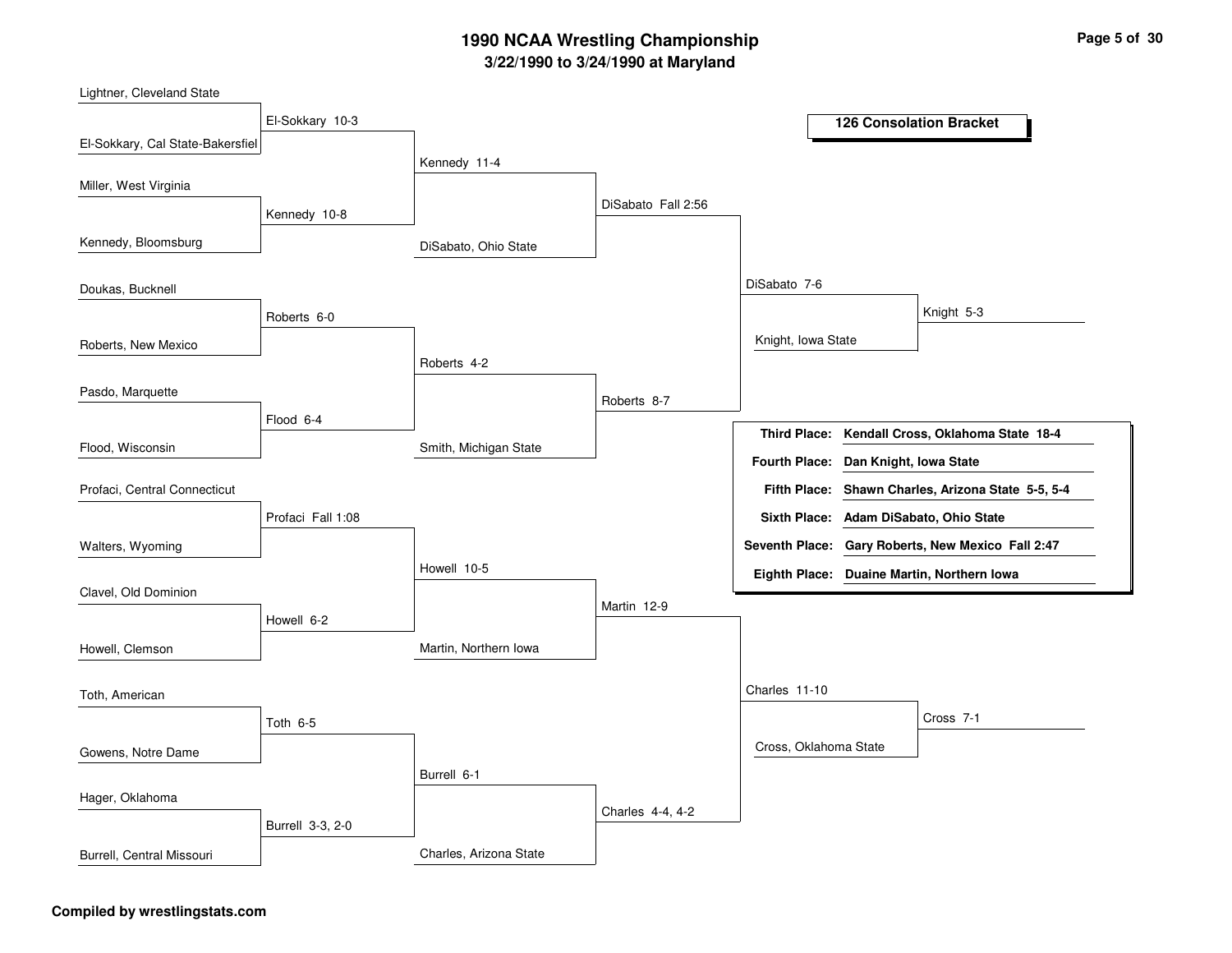### **Championship Pigtail Bouts for 126**

Mike Richner - Clarion

Richner TF 19-2, 7:00Johnny Jones - Citadel

Truby 4-1

Bob Truby - Penn State

Mark Fergeson - Cornell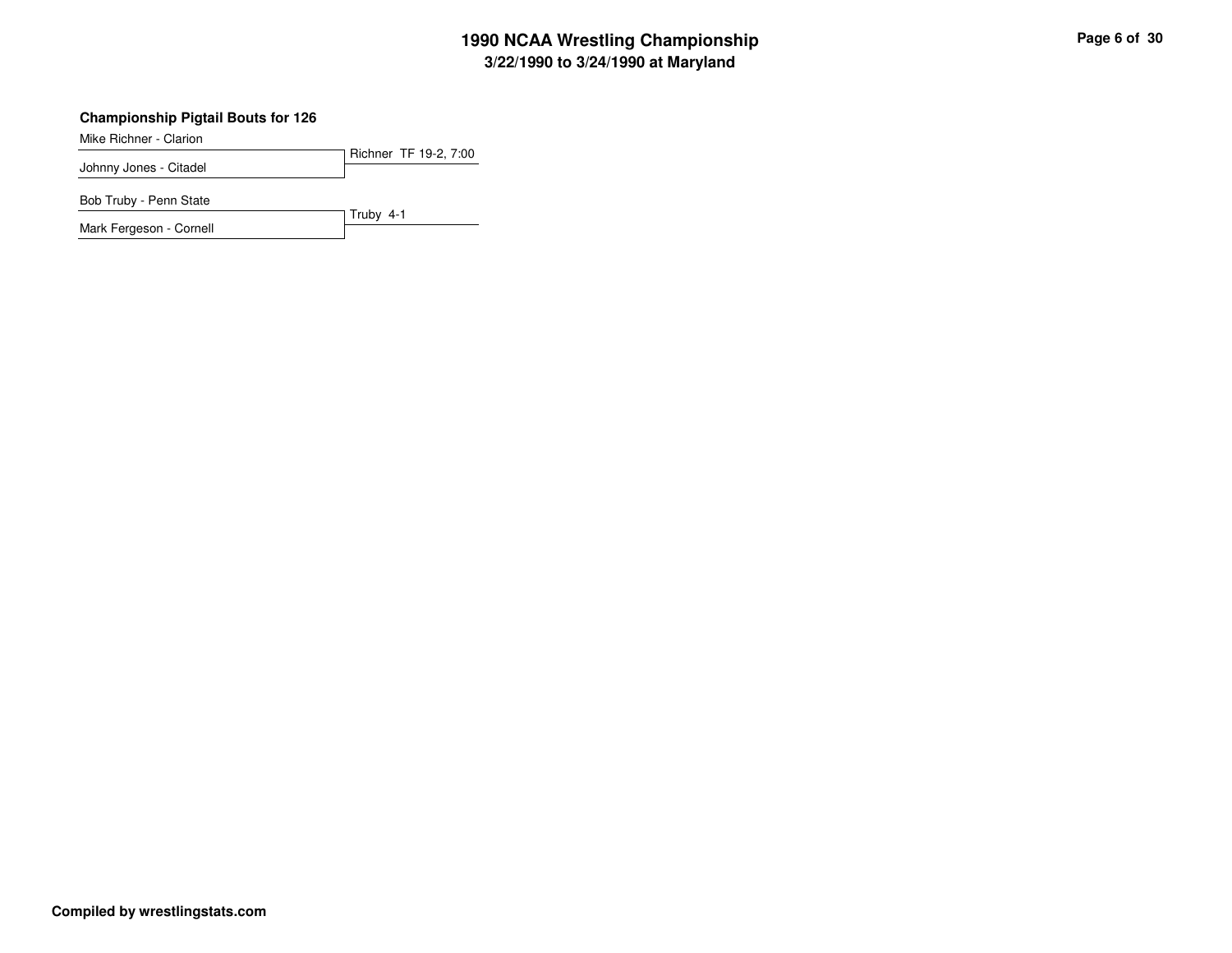| Lonnie Davis, William & Mary [12]                               |                         |                          |                   |                  |
|-----------------------------------------------------------------|-------------------------|--------------------------|-------------------|------------------|
| Mike Kennedy, Kent State                                        | Lonnie Davis 7-2        |                          |                   |                  |
| Wayne McMinn, Arizona State                                     | Mike Lingenfelter 11-9  | Mike Lingenfelter 4-3    |                   | 134 Weight Class |
| Mike Lingenfelter, Lock Haven [5]                               |                         |                          |                   |                  |
| Gary Bendel, Boston University                                  | Chris Owens 18-9        |                          | Chris Owens 21-16 |                  |
| Chris Owens, Oklahoma State [4]                                 |                         |                          |                   |                  |
| Chad Dubin, Penn State                                          | Chad Dubin 10-4         | Chris Owens 8-8, 3-2     |                   |                  |
| Mike Hunter, Ohio University                                    |                         |                          |                   |                  |
| Lyndon Campbell, Cal State-Fullerton                            |                         |                          |                   | Dave Zuniga 10-3 |
| Mark Marinelli, Ohio State [8]                                  | Mark Marinelli 6-6, 3-1 |                          |                   |                  |
| Mike Moreno, Iowa State                                         | Rich Santana 1-0        | Mark Marinelli 7-3       |                   |                  |
| Rich Santana, Syracuse [9]                                      |                         |                          |                   |                  |
| Dave Zuniga, Minnesota [1]                                      |                         |                          | Dave Zuniga 7-4   |                  |
| Chris Jones, East Stroudsburg                                   | Dave Zuniga Fall 2:58   |                          |                   |                  |
| Audie Atienza, Edinboro                                         |                         | Dave Zuniga 11-1         |                   |                  |
| Dave Droegemueller, Nebraska                                    | Dave Droegemueller 5-4  |                          |                   |                  |
| Joey Gilbert, Michigan [10]                                     |                         |                          |                   | Tom Brands 9-7   |
| Jerry Hickey, Southwest Missouri                                | Joey Gilbert 11-4       |                          |                   |                  |
| Tony Hunter, Indiana [7]                                        |                         | Tony Hunter 8-7          |                   |                  |
| Jon Pierro, Fresno State                                        | Tony Hunter 13-5        |                          |                   |                  |
|                                                                 |                         |                          |                   |                  |
|                                                                 |                         |                          | Tom Brands 12-4   |                  |
| Bret Gray, Missouri                                             | Tom Brands Fall 4:22    |                          |                   |                  |
| Tom Brands, Iowa [2]                                            |                         | Tom Brands TF 24-7, 6:24 |                   |                  |
| John Welch, North Carolina                                      | John Welch 9-1          |                          |                   |                  |
| Derrick Crenshaw, Illinois                                      |                         |                          |                   | Tom Brands 9-4   |
| Scott Kirsch, George Mason                                      | Scott Kirsch 8-5        |                          |                   |                  |
| Eric Childs, Rider                                              |                         | T.J. Sewell 2-1          |                   |                  |
| Jason Shea, Maryland                                            | T.J. Sewell 8-2         |                          |                   |                  |
| T.J. Sewell, Oklahoma [3]                                       |                         |                          | T.J. Sewell 4-2   |                  |
| Haig Brown, Virginia State<br>Robert Tabarez, Cal Poly-SLO [11] | Robert Tabarez 9-7      |                          |                   |                  |
| Clarence Arrington, Tennessee-Chattanooga                       |                         | Robert Tabarez 4-2       |                   |                  |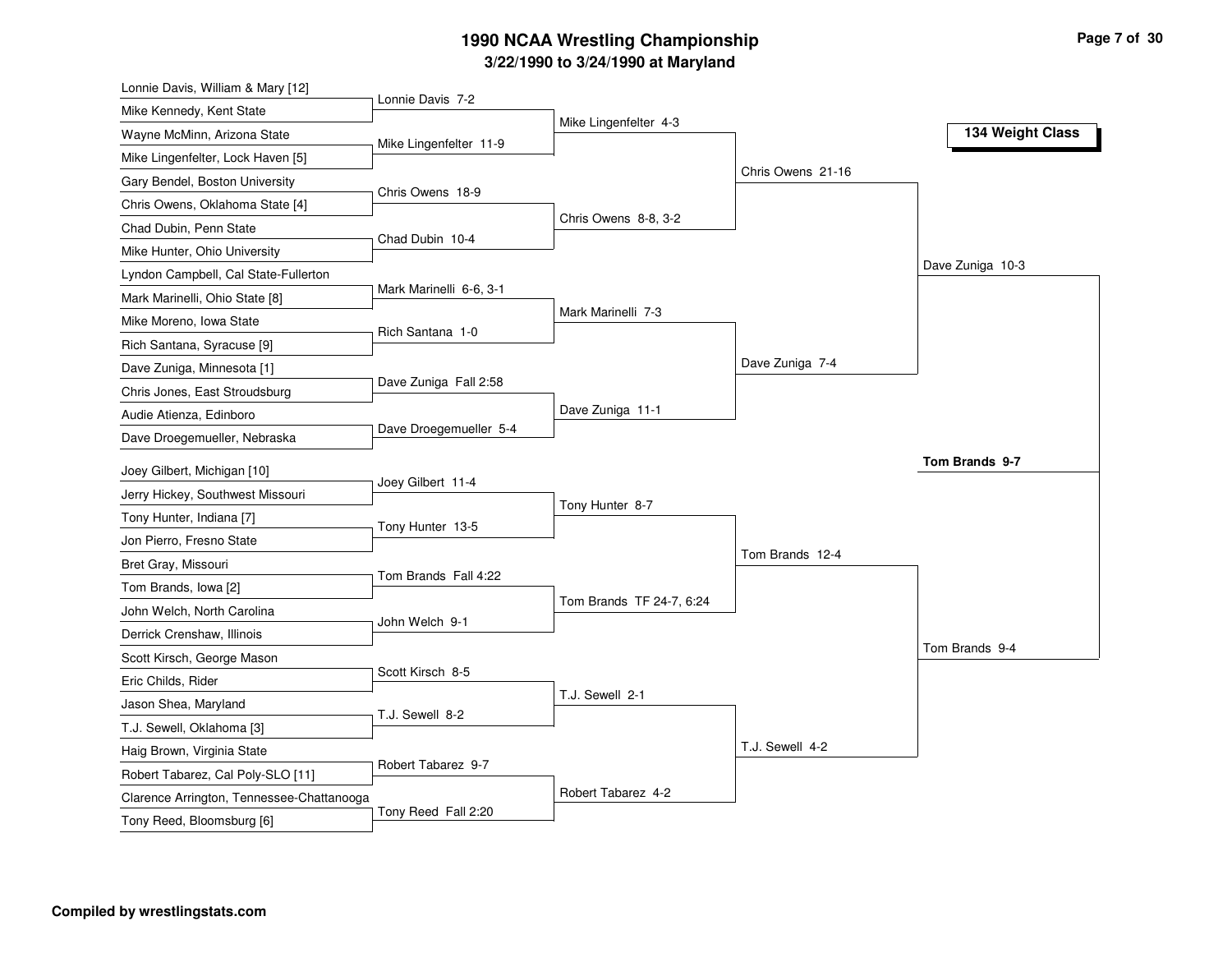| McMinn, Arizona State         |                   |                          |                |                                      |                                               |
|-------------------------------|-------------------|--------------------------|----------------|--------------------------------------|-----------------------------------------------|
|                               | McMinn 6-4        |                          |                |                                      | <b>134 Consolation Bracket</b>                |
| Davis, William & Mary         |                   |                          |                |                                      |                                               |
|                               |                   | McMinn 5-4               |                |                                      |                                               |
| Bendel, Boston University     |                   |                          |                |                                      |                                               |
|                               | Bendel 10-8       |                          | McMinn 7-6     |                                      |                                               |
| Dubin, Penn State             |                   | Tabarez, Cal Poly-SLO    |                |                                      |                                               |
| Campbell, Cal State-Fullerton |                   |                          |                | McMinn 7-6                           |                                               |
|                               | Santana 8-4       |                          |                |                                      | Owens 13-5                                    |
| Santana, Syracuse             |                   |                          |                | Owens, Oklahoma State                |                                               |
|                               |                   | Santana 8-2              |                |                                      |                                               |
| Turner, Wyoming               |                   |                          | Santana 4-3    |                                      |                                               |
|                               | Droegemueller 6-2 |                          |                |                                      |                                               |
| Droegemueller, Nebraska       |                   | Hunter, Indiana          |                | Third Place:                         | Chris Owens, Oklahoma State 12-11             |
|                               |                   |                          |                | <b>Fourth Place:</b>                 | Mark Marinelli, Ohio State                    |
| Pierro, Fresno State          |                   |                          |                |                                      | Fifth Place: T.J. Sewell, Oklahoma 7-4        |
|                               | Gilbert 16-4      |                          |                | <b>Sixth Place:</b>                  | Wayne McMinn, Arizona State                   |
| Gilbert, Michigan             |                   |                          |                |                                      | Seventh Place: Scott Kirsch, George Mason 5-1 |
|                               |                   | Gilbert 6-5              |                | Eighth Place: Rich Santana, Syracuse |                                               |
| Gray, Missouri                |                   |                          | Marinelli 12-7 |                                      |                                               |
|                               | Welch 9-4         |                          |                |                                      |                                               |
| Welch, North Carolina         |                   | Marinelli, Ohio State    |                |                                      |                                               |
| Shea, Maryland                |                   |                          |                | Marinelli 5-4                        |                                               |
|                               | Kirsch 4-3        |                          |                |                                      | Marinelli 9-8                                 |
| Kirsch, George Mason          |                   |                          |                | Sewell, Oklahoma                     |                                               |
|                               |                   | Kirsch 6-5               |                |                                      |                                               |
| Brown, Virginia State         |                   |                          |                |                                      |                                               |
|                               |                   |                          | Kirsch 6-5     |                                      |                                               |
|                               | Brown Med FFT     |                          |                |                                      |                                               |
| Reed, Bloomsburg              |                   | Lingenfelter, Lock Haven |                |                                      |                                               |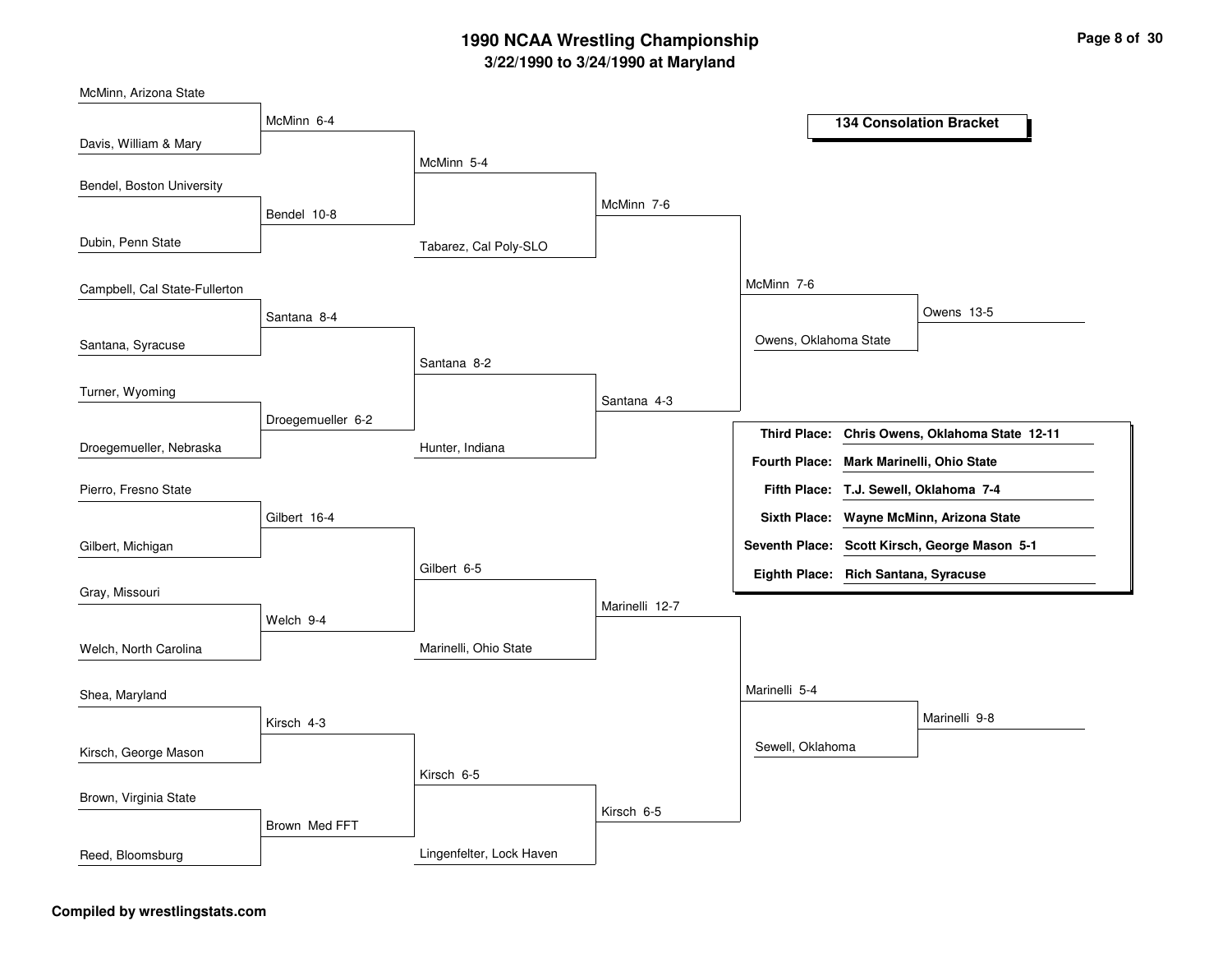### **Championship Pigtail Bouts for 134**

Dennis DuChene - Wisconsin-Parkside

| Tony Hunter - Indiana                    |             |
|------------------------------------------|-------------|
| Dennis DuChene - Wisconsin-Parkside      | Hunter 8-7  |
|                                          |             |
| Dave Zuniga - Minnesota                  | Zuniga 8-6  |
| Coley Turner - Wyoming                   |             |
|                                          |             |
| <b>Consolation Pigtail Bouts for 134</b> |             |
| Coley Turner - Wyoming                   |             |
| Chris Jones - East Stroudsburg           | Turner 10-2 |
| Jon Pierro - Fresno State                | Pierro 3-2  |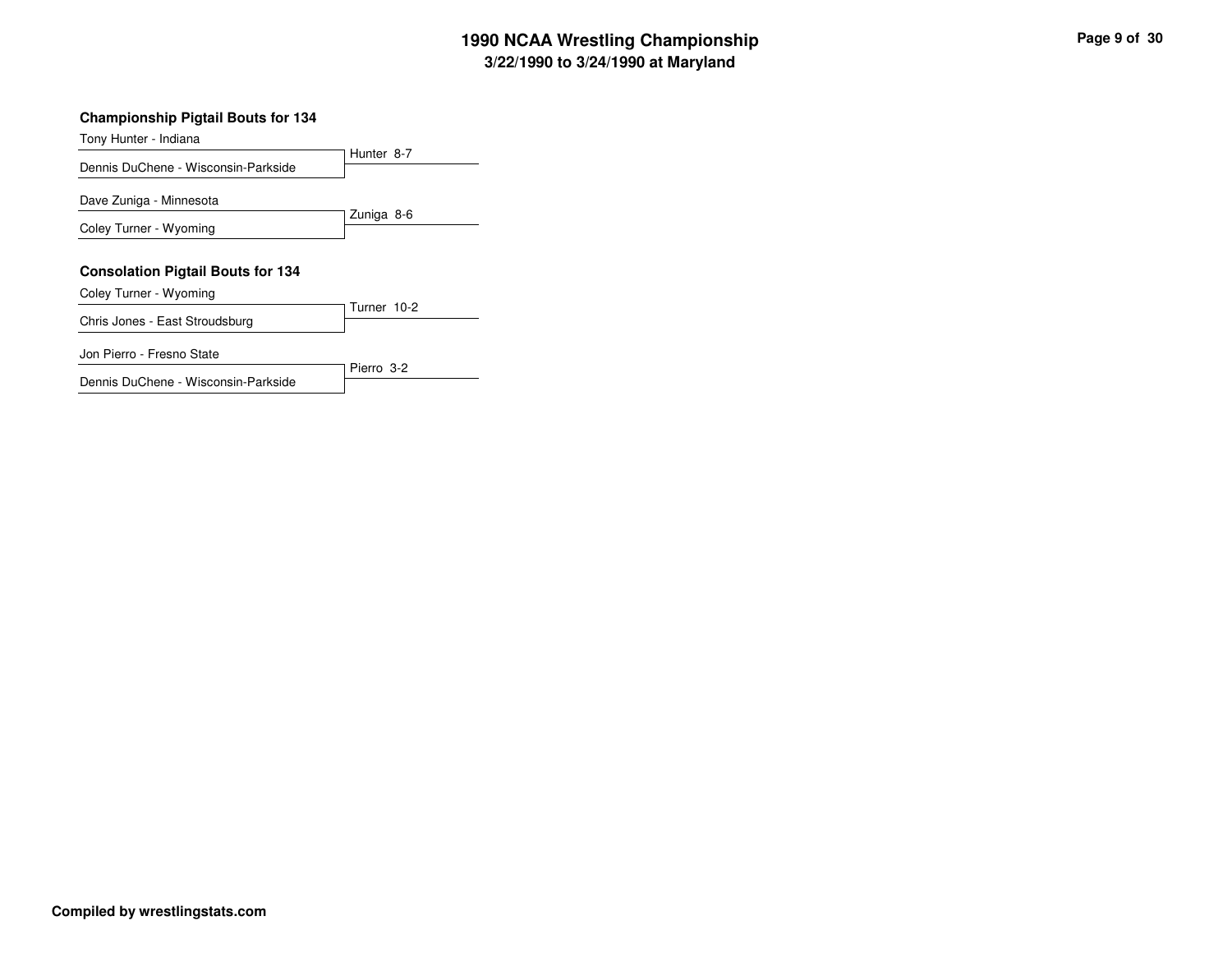| Chuck Barbee, Oklahoma State [5]        |                            |                      |                      |                  |
|-----------------------------------------|----------------------------|----------------------|----------------------|------------------|
| Alan Utter, Pittsburgh                  | Chuck Barbee 11-3          | Chuck Barbee 4-1     |                      |                  |
| Scott Glenn, Oregon                     | Scott Collins 5-3          |                      |                      | 142 Weight Class |
| Scott Collins, West Virginia [12]       |                            |                      |                      |                  |
| Chuck Heise, Minnesota [4]              |                            |                      | Pat Waters 4-3       |                  |
| Bill Domasky, Clemson                   | Bill Domasky 5-4           |                      |                      |                  |
| Brent Helkamp, Drake                    |                            | Pat Waters 5-1       |                      |                  |
| Pat Waters, Cornell                     | Pat Waters 9-0             |                      |                      |                  |
| Hugh Waddington, Eastern Michigan       |                            |                      |                      | Joe Reynolds 5-2 |
| Joe Reynolds, Oklahoma [1]              | Joe Reynolds TF 16-1, 5:35 |                      |                      |                  |
| John Dasta, Clarion                     |                            | Joe Reynolds 13-4    |                      |                  |
| Jack Bell, Slippery Rock                | Jack Bell 8-4              |                      |                      |                  |
| Steve Morris, Cal State-Bakersfield [8] |                            |                      | Joe Reynolds 19-8    |                  |
| Charlie Dotson, New Mexico              | Steve Morris DFT 2:40      |                      |                      |                  |
| Steve Pitts, Virginia Military          |                            | Darren Schulman 13-2 |                      |                  |
| Darren Schulman, Syracuse [9]           | Darren Schulman 8-4        |                      |                      |                  |
| Troy Steiner, Iowa [7]                  |                            |                      |                      | Joe Reynolds 7-3 |
| Chip Bunner, Missouri                   | Troy Steiner 5-2           |                      |                      |                  |
| Mike Bevilacqua, Penn State [10]        |                            | Troy Steiner 4-2     |                      |                  |
| Tim Rothka, Drexel                      | Mike Bevilacqua 5-3        |                      |                      |                  |
| John Beatty, Augsburg                   |                            |                      | Thom Ortiz Fall 1:41 |                  |
| Thom Ortiz, Arizona State [2]           | Thom Ortiz 9-1             |                      |                      |                  |
| Mike DiSabato, Ohio State               |                            | Thom Ortiz 12-0      |                      |                  |
| Jon Kinchen, Bloomsburg                 | Jon Kinchen 5-4            |                      |                      |                  |
| Jeff Lyons, Indiana                     |                            |                      |                      | Thom Ortiz 7-1   |
| Rick Brzozinsky, Virginia               | Jeff Lyons 3-2             |                      |                      |                  |
| R.C. Papa, Maryland                     |                            | Jeff Lyons 1-1, 6-1  |                      |                  |
| Pat Boyd, Notre Dame [3]                | Pat Boyd 8-3               |                      |                      |                  |
| Paul Herrera, Nebraska [6]              |                            |                      | Jeff Lyons 13-4      |                  |
| Thierry Chaney, William & Mary          | Paul Herrera Fall 8:38 OT  |                      |                      |                  |
|                                         |                            |                      |                      |                  |
| Robbie Winter, Brigham Young            |                            | Paul Herrera 15-2    |                      |                  |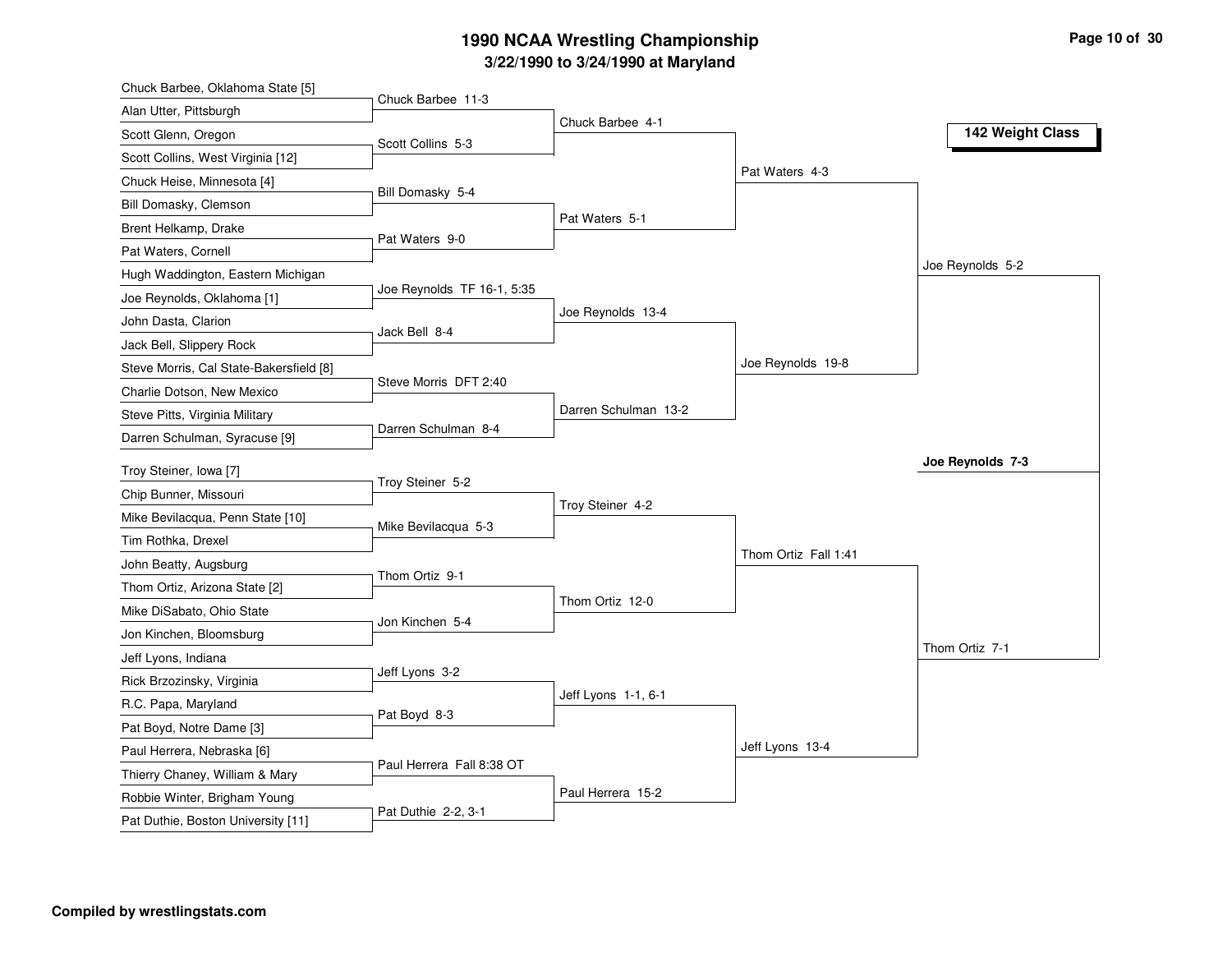| Utter, Pittsburgh             |                       |                        |              |                                           |                     |                                         |
|-------------------------------|-----------------------|------------------------|--------------|-------------------------------------------|---------------------|-----------------------------------------|
|                               | Collins 4-0           |                        |              |                                           |                     | <b>142 Consolation Bracket</b>          |
| Collins, West Virginia        |                       | Domasky 9-3            |              |                                           |                     |                                         |
| Helkamp, Drake                |                       |                        |              |                                           |                     |                                         |
|                               | Domasky 4-1           |                        | Herrera 11-1 |                                           |                     |                                         |
| Domasky, Clemson              |                       | Herrera, Nebraska      |              |                                           |                     |                                         |
| Waddington, Eastern Michigan  |                       |                        |              | Steiner 16-6                              |                     |                                         |
|                               | <b>Bell 14-4</b>      |                        |              |                                           |                     | Waters 10-1                             |
| Bell, Slippery Rock           |                       |                        |              | Waters, Cornell                           |                     |                                         |
|                               |                       | Morris 8-4             |              |                                           |                     |                                         |
| Pitts, Virginia Military      |                       |                        | Steiner 7-0  |                                           |                     |                                         |
|                               | Morris <sub>4-0</sub> |                        |              | <b>Third Place:</b>                       |                     | Chuck Barbee, Oklahoma State 10-0       |
| Morris, Cal State-Bakersfield |                       | Steiner, Iowa          |              | Fourth Place: Pat Waters, Cornell         |                     |                                         |
| Bunner, Missouri              |                       |                        |              | Fifth Place: Troy Steiner, Iowa 3-2       |                     |                                         |
|                               | Bevilacqua 5-2        |                        |              | <b>Sixth Place:</b>                       | Jeff Lyons, Indiana |                                         |
| Bevilacqua, Penn State        |                       |                        |              | Seventh Place: Paul Herrera, Nebraska 4-1 |                     |                                         |
|                               |                       | Kinchen 3-2            |              |                                           |                     | Eighth Place: Darren Schulman, Syracuse |
| Beatty, Augsburg              | Kinchen 9-8           |                        | Schulman 8-6 |                                           |                     |                                         |
| Kinchen, Bloomsburg           |                       | Schulman, Syracuse     |              |                                           |                     |                                         |
| Brzozinsky, Virginia          |                       |                        |              | Barbee 5-3                                |                     |                                         |
|                               | Brzozinsky 2-0        |                        |              |                                           |                     | Barbee 14-5                             |
| Boyd, Notre Dame              |                       |                        |              | Lyons, Indiana                            |                     |                                         |
|                               |                       | Chaney 7-6             |              |                                           |                     |                                         |
| Chaney, William & Mary        |                       |                        | Barbee 6-3   |                                           |                     |                                         |
|                               | Chaney Fall 0:52      |                        |              |                                           |                     |                                         |
| Duthie, Boston University     |                       | Barbee, Oklahoma State |              |                                           |                     |                                         |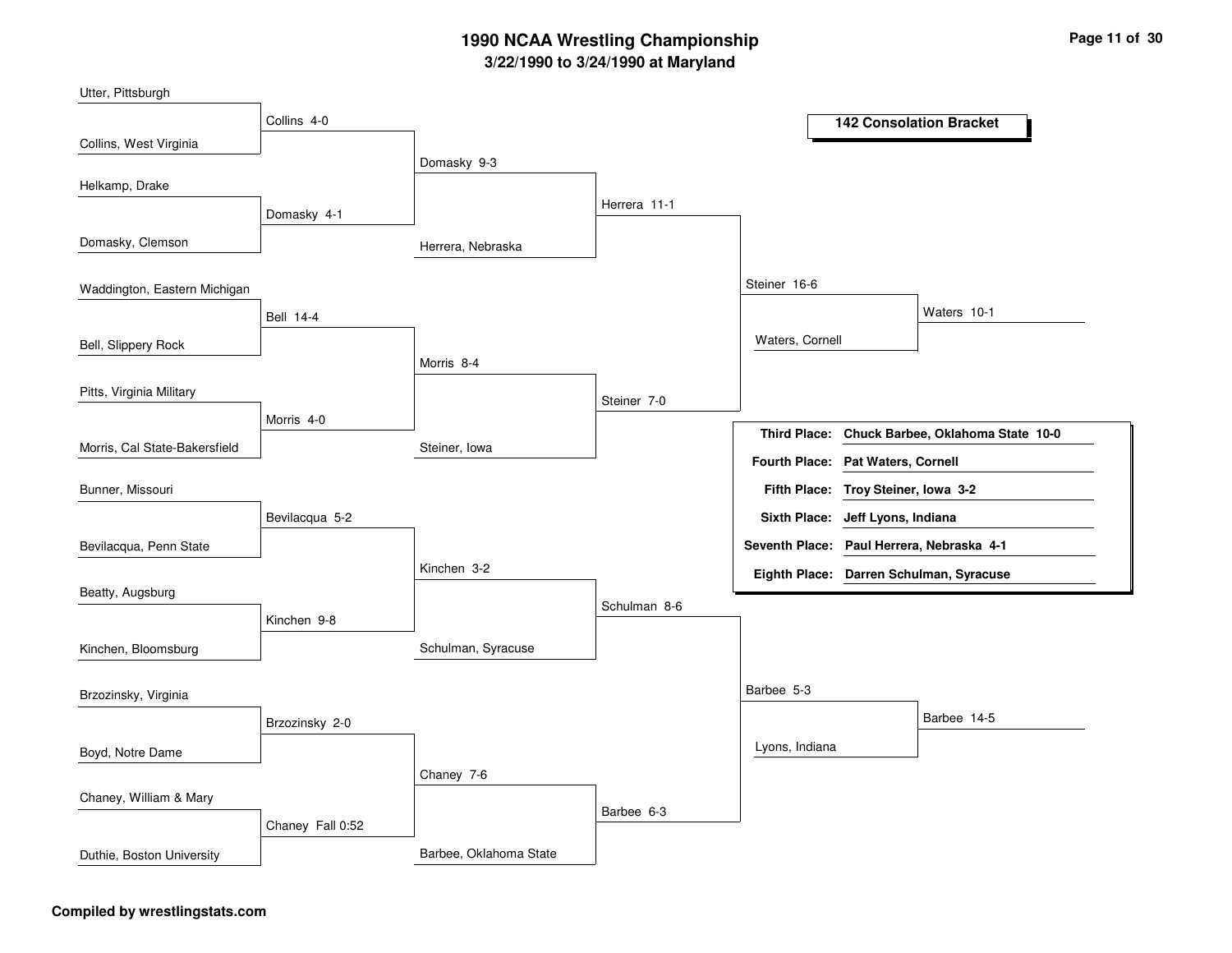### **Championship Pigtail Bouts for 142**

Steve Morris - Cal State-Bakersfield

Morris 12-5Steve Hartle - Northern Iowa

Mike Bevilacqua - Penn State

Warren Stewart - Liberty

Bevilacqua 6-2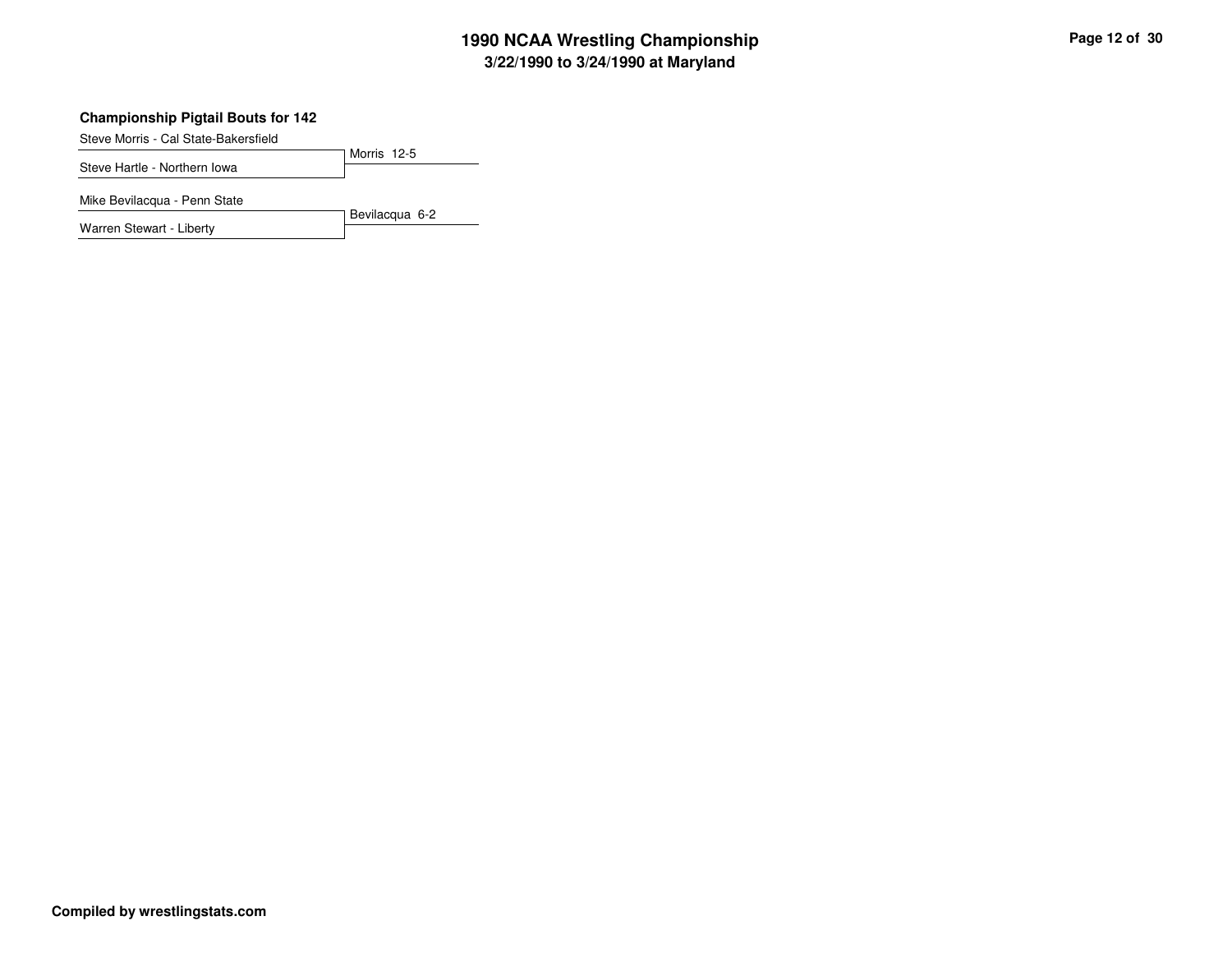| Tom Kuntzleman, Bloomsburg                                        |                        |                               |                        |                        |
|-------------------------------------------------------------------|------------------------|-------------------------------|------------------------|------------------------|
| Matt Demaray, Wisconsin [5]                                       | Matt Demaray 16-5      |                               |                        |                        |
| Torrae Jackson, Iowa State                                        | Torrae Jackson 10-6    | Matt Demaray 3-2              |                        | 150 Weight Class       |
| Dirk Cole, West Virginia [12]                                     |                        |                               |                        |                        |
| Nels Nelson, Boise State                                          |                        |                               | Tim Wittman 3-2        |                        |
| Todd Chesbro, Oklahoma State [4]                                  | Todd Chesbro 4-2       |                               |                        |                        |
| Tim Wittman, Penn State                                           |                        | Tim Wittman 4-4, 1-0          |                        |                        |
| Terry Watts, Cal Poly-SLO                                         | Tim Wittman 11-3       |                               |                        |                        |
| Junior Saunders, Arizona State [1]                                |                        |                               |                        | Gary Steffensmeier 5-4 |
| Rick Lynch, Boston University                                     | Junior Saunders 12-4   |                               |                        |                        |
| Greg Warren, Missouri                                             |                        | Junior Saunders 6-3           |                        |                        |
| Tobin Roitsch, Wyoming                                            | Greg Warren 5-1        |                               |                        |                        |
| <b>Travis West, Portland State</b>                                |                        |                               | Gary Steffensmeier 2-0 |                        |
| Kyle Mayse, Ohio University                                       | Travis West 6-5        |                               |                        |                        |
| Keith Venanzi, Maryland                                           |                        | Gary Steffensmeier 10-7       |                        |                        |
| Gary Steffensmeier, Northern Iowa [9]                             | Gary Steffensmeier 4-1 |                               |                        |                        |
| Tedon Fleischman, New Mexico [7]                                  |                        |                               |                        | Brian Dolph 11-5       |
| Joe Guciardo, Cornell                                             | Tedon Fleischman 7-3   |                               |                        |                        |
| Terry Murphy, Eastern Illinois                                    |                        | Tedon Fleischman TF 19-4, 6:2 |                        |                        |
| Mike Schroat, Wilkes [10]                                         | Terry Murphy 6-3       |                               |                        |                        |
| Mike Bartholomew, Rider                                           |                        |                               | Brian Dolph 8-3        |                        |
| Adrian Hines, Appalachian State                                   |                        |                               |                        |                        |
|                                                                   | Adrian Hines 9-8       |                               |                        |                        |
|                                                                   |                        | Brian Dolph 12-4              |                        |                        |
| Darren Anthony, George Mason                                      | Brian Dolph 8-3        |                               |                        |                        |
| Brian Dolph, Indiana [2]                                          |                        |                               |                        | Brian Dolph 4-2        |
| Doug Streicher, Iowa [6]                                          | Doug Streicher 11-0    |                               |                        |                        |
| Brian Burk, Clarion                                               |                        | Doug Streicher Fall 3:57      |                        |                        |
| Todd Enger, Nebraska                                              | Tim Tusick 16-6        |                               |                        |                        |
| Tim Tusick, Kent State [11]                                       |                        |                               | Richard Bailey 11-4    |                        |
| Richard Bailey, Cal State-Bakersfield [3]                         | Richard Bailey 12-3    |                               |                        |                        |
| Dean Moscovic, North Carolina<br>T.C. Dantzler, Northern Illinois |                        | Richard Bailey 18-4           |                        |                        |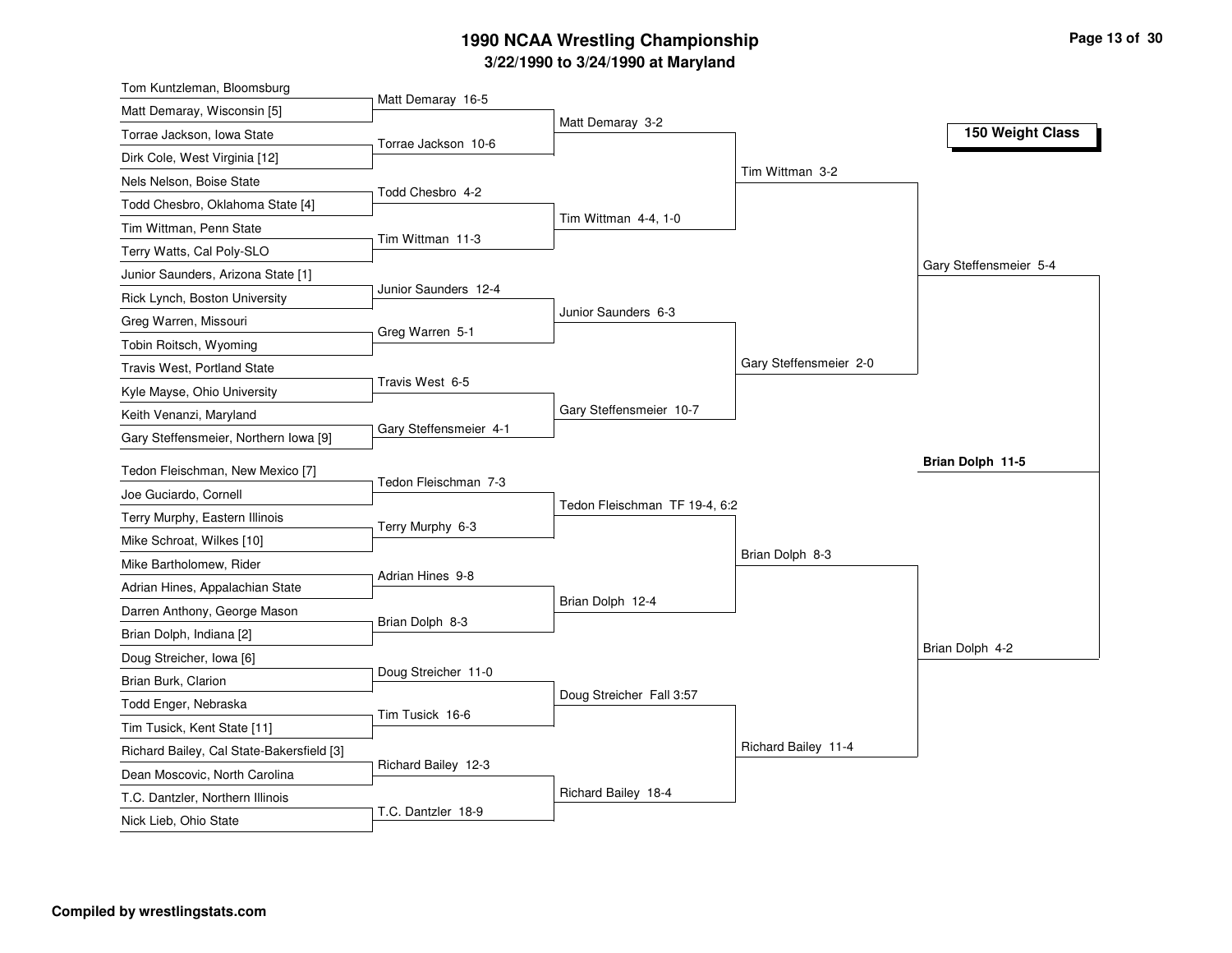| Kuntzleman, Bloomsburg      |                   |                         |                |                                                                 |
|-----------------------------|-------------------|-------------------------|----------------|-----------------------------------------------------------------|
|                             | Jackson 11-7      |                         |                | <b>150 Consolation Bracket</b>                                  |
| Jackson, Iowa State         |                   | Chesbro 14-3            |                |                                                                 |
| Voigt, Cornell Iowa         |                   |                         |                |                                                                 |
|                             | Chesbro Fall 1:07 |                         | Streicher 7-4  |                                                                 |
| Chesbro, Oklahoma State     |                   | Streicher, Iowa         |                |                                                                 |
| Lynch, Boston University    |                   |                         |                | Streicher Fall 1:02                                             |
|                             | Warren 9-3        |                         |                | Wittman 5-3                                                     |
| Warren, Missouri            |                   |                         |                | Wittman, Penn State                                             |
|                             |                   | Warren 3-3, 1-0         |                |                                                                 |
| Venanzi, Maryland           |                   |                         | Fleischman 6-4 |                                                                 |
|                             | West $5-3$        |                         |                | Junior Saunders, Arizona State Fall 5:14<br><b>Third Place:</b> |
| West, Portland State        |                   | Fleischman, New Mexico  |                | Fourth Place: Tim Wittman, Penn State                           |
| Guciardo, Cornell           |                   |                         |                | Fifth Place: Richard Bailey, Cal State-Bakersfield 7-5          |
|                             | Guciardo 6-4      |                         |                | Sixth Place: Doug Streicher, Iowa                               |
| Murphy, Eastern Illinois    |                   |                         |                | <b>Seventh Place:</b><br>Matt Demaray, Wisconsin 6-0            |
|                             |                   | Guciardo 3-2            |                | Eighth Place: Tedon Fleischman, New Mexico                      |
| Anthony, George Mason       |                   |                         | Saunders 10-1  |                                                                 |
|                             | Anthony 3-1       |                         |                |                                                                 |
| Hines, Appalachian State    |                   | Saunders, Arizona State |                |                                                                 |
| Burk, Clarion               |                   |                         |                | Saunders 4-3                                                    |
|                             | <b>Burk 8-5</b>   |                         |                | Saunders 12-2                                                   |
| Tusick, Kent State          |                   |                         |                | Bailey, Cal State-Bakersfield                                   |
|                             |                   | Burk Fall 5:23          |                |                                                                 |
| Moscovic, North Carolina    |                   |                         | Demaray 10-1   |                                                                 |
|                             | Moscovic 9-8      |                         |                |                                                                 |
| Dantzler, Northern Illinois |                   | Demaray, Wisconsin      |                |                                                                 |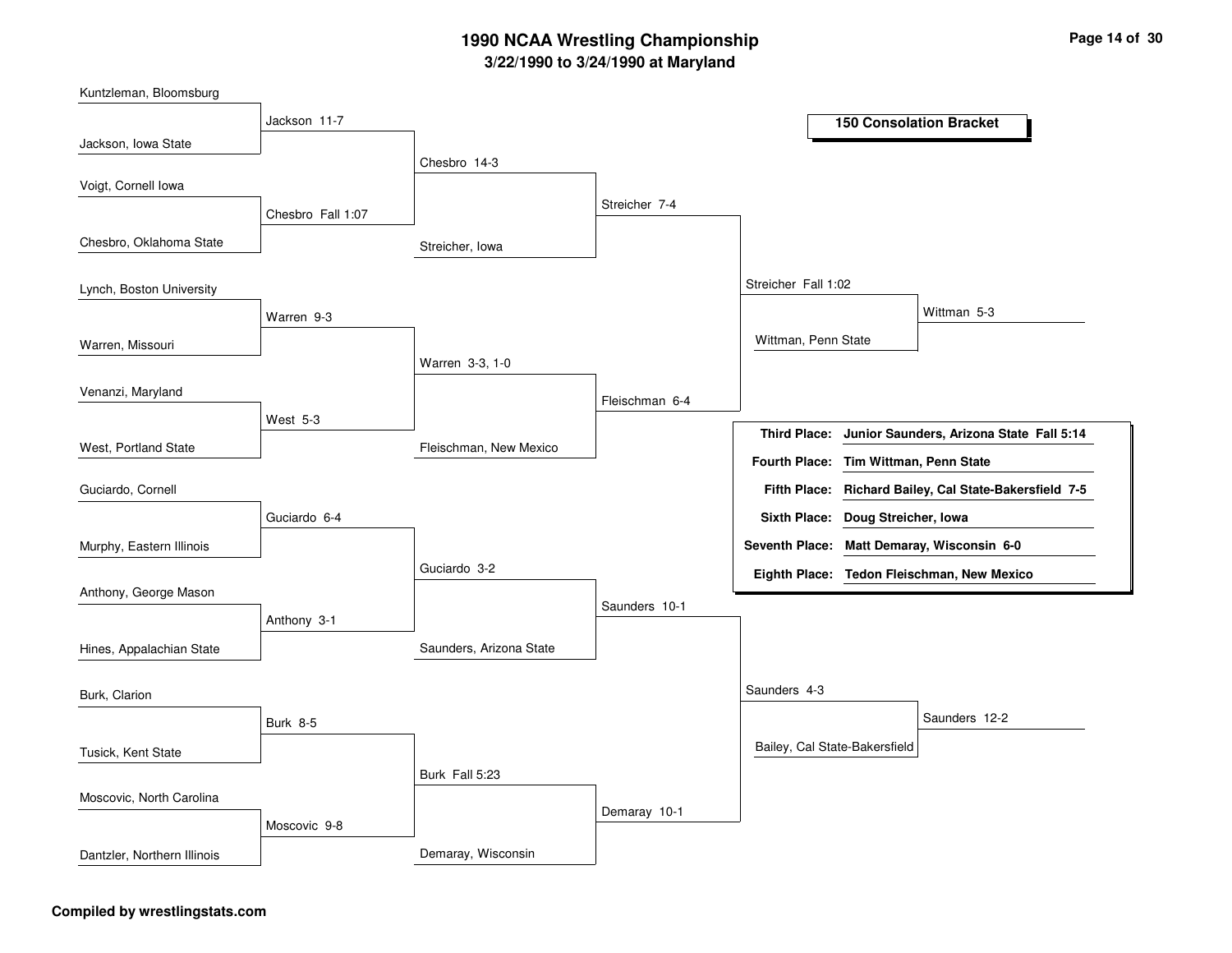### **Championship Pigtail Bouts for 150**

| <b>Travis West - Portland State</b>      |                     |
|------------------------------------------|---------------------|
|                                          | West 7-5            |
| Buzz Wincheski - William & Mary          |                     |
| Doug Streicher - Iowa                    |                     |
| Chance Leonard - Oklahoma                | Streicher Fall 0:43 |
| Terry Murphy - Eastern Illinois          |                     |
| Steve Cesari - North Carolina State      | Murphy 4-2          |
| Tim Wittman - Penn State                 |                     |
| Shawn Voigt - Cornell Iowa               | Wittman 5-3         |
| <b>Consolation Pigtail Bouts for 150</b> |                     |
| Shawn Voigt - Cornell Iowa               |                     |
| Terry Watts - Cal Poly-SLO               | Voigt 8-6           |
| Brian Burk - Clarion                     |                     |
|                                          | Burk 6-4            |

Chance Leonard - Oklahoma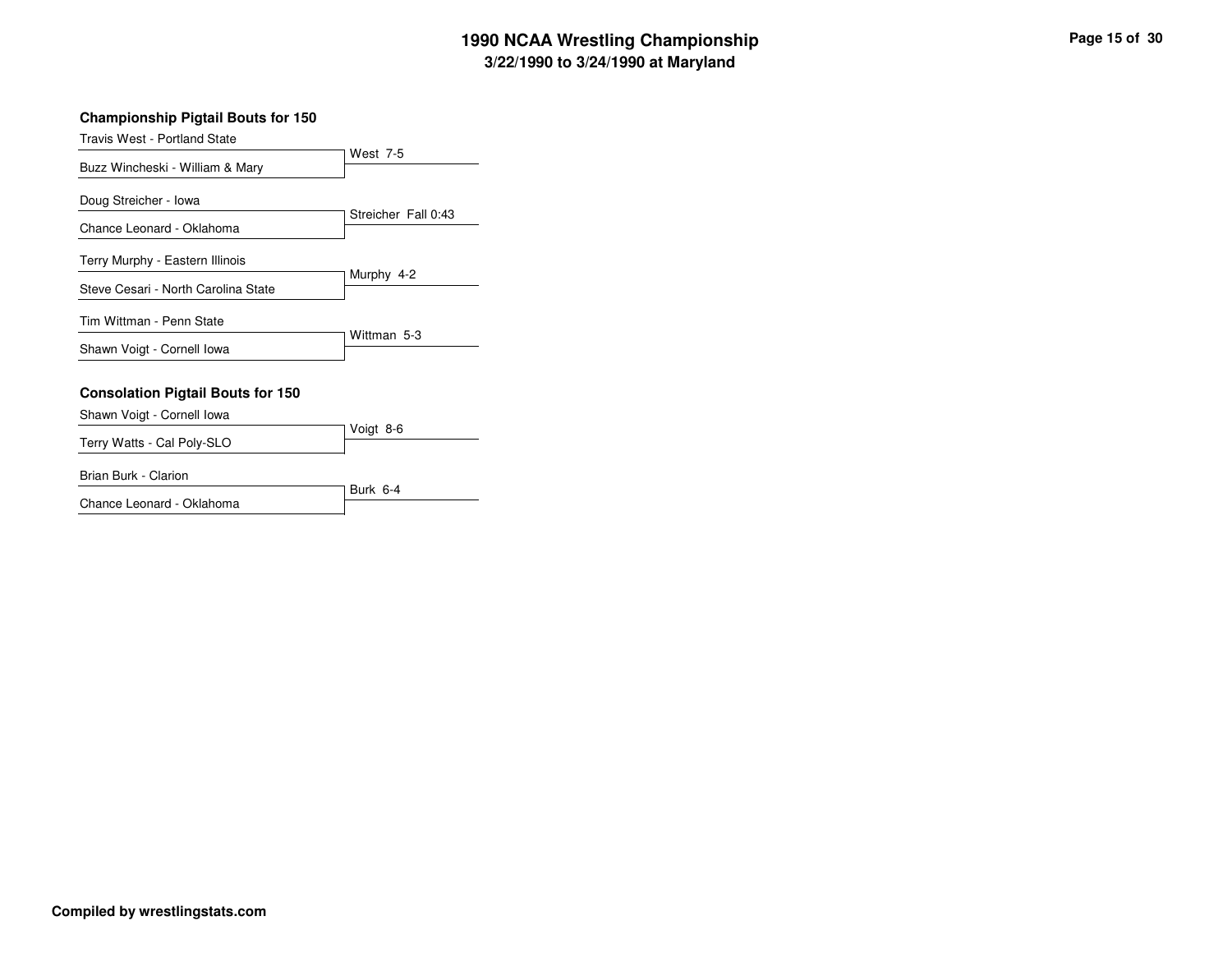| Larry Gotcher 4-0<br>Larry Gotcher, Michigan [12]<br>Jeff McAllister 3-2<br>Jeff McAllister, Cal State-Bakersfield [5]<br>Jeff McAllister 6-5<br>Dave Walter, Purdue<br>Dan Russell 6-4<br>Paul Marshall, Miami Ohio<br>Dave Onorato 9-6<br>Dave Onorato, West Virginia<br>Dan Russell Fall 2:48<br>Marty Collins, Kent State<br>Dan Russell 7-2<br>Dan Russell, Portland State [4]<br>Michael Murray, Virginia Military<br>Michael Murray 11-6<br>Butch Padamonsky, Hofstra<br>Pat Smith Fall 4:42<br>Pat Smith, Oklahoma State [1]<br>Pat Smith 19-7<br>Pete Welch, North Carolina<br>Pat Smith 16-6<br>Wade Zimmerman, Fresno State [9]<br>Wade Zimmerman 9-4<br>Matt Peters, Cleveland State<br>Chauncy Wynn 6-5<br>Steve Lander, Oregon State<br>Chauncy Wynn 13-3<br>Chauncy Wynn, Morgan State [8]<br>Toby Willis, Northwestern<br>Toby Willis 8-5<br>Rocky Urso, Central Connecticut<br>Steve Hamilton 15-6<br>Roy Hall, Michigan State<br>Steve Hamilton 3-2<br>Steve Hamilton, Iowa State [2]<br>Steve Hamilton 3-2<br>Howard Curtis, George Mason<br>Scott Buckiso 4-4, 4-3<br>Scott Buckiso, Maryland [10]<br>Ray Miller 15-6<br>Nick Mauldin, Army [7]<br>Ray Miller 2-2, 5-2 | 158 Weight Class<br>Pat Smith 16-7 |
|--------------------------------------------------------------------------------------------------------------------------------------------------------------------------------------------------------------------------------------------------------------------------------------------------------------------------------------------------------------------------------------------------------------------------------------------------------------------------------------------------------------------------------------------------------------------------------------------------------------------------------------------------------------------------------------------------------------------------------------------------------------------------------------------------------------------------------------------------------------------------------------------------------------------------------------------------------------------------------------------------------------------------------------------------------------------------------------------------------------------------------------------------------------------------------------------|------------------------------------|
|                                                                                                                                                                                                                                                                                                                                                                                                                                                                                                                                                                                                                                                                                                                                                                                                                                                                                                                                                                                                                                                                                                                                                                                            |                                    |
|                                                                                                                                                                                                                                                                                                                                                                                                                                                                                                                                                                                                                                                                                                                                                                                                                                                                                                                                                                                                                                                                                                                                                                                            |                                    |
|                                                                                                                                                                                                                                                                                                                                                                                                                                                                                                                                                                                                                                                                                                                                                                                                                                                                                                                                                                                                                                                                                                                                                                                            |                                    |
|                                                                                                                                                                                                                                                                                                                                                                                                                                                                                                                                                                                                                                                                                                                                                                                                                                                                                                                                                                                                                                                                                                                                                                                            |                                    |
|                                                                                                                                                                                                                                                                                                                                                                                                                                                                                                                                                                                                                                                                                                                                                                                                                                                                                                                                                                                                                                                                                                                                                                                            |                                    |
|                                                                                                                                                                                                                                                                                                                                                                                                                                                                                                                                                                                                                                                                                                                                                                                                                                                                                                                                                                                                                                                                                                                                                                                            |                                    |
|                                                                                                                                                                                                                                                                                                                                                                                                                                                                                                                                                                                                                                                                                                                                                                                                                                                                                                                                                                                                                                                                                                                                                                                            |                                    |
|                                                                                                                                                                                                                                                                                                                                                                                                                                                                                                                                                                                                                                                                                                                                                                                                                                                                                                                                                                                                                                                                                                                                                                                            |                                    |
|                                                                                                                                                                                                                                                                                                                                                                                                                                                                                                                                                                                                                                                                                                                                                                                                                                                                                                                                                                                                                                                                                                                                                                                            |                                    |
|                                                                                                                                                                                                                                                                                                                                                                                                                                                                                                                                                                                                                                                                                                                                                                                                                                                                                                                                                                                                                                                                                                                                                                                            |                                    |
|                                                                                                                                                                                                                                                                                                                                                                                                                                                                                                                                                                                                                                                                                                                                                                                                                                                                                                                                                                                                                                                                                                                                                                                            |                                    |
|                                                                                                                                                                                                                                                                                                                                                                                                                                                                                                                                                                                                                                                                                                                                                                                                                                                                                                                                                                                                                                                                                                                                                                                            |                                    |
|                                                                                                                                                                                                                                                                                                                                                                                                                                                                                                                                                                                                                                                                                                                                                                                                                                                                                                                                                                                                                                                                                                                                                                                            |                                    |
|                                                                                                                                                                                                                                                                                                                                                                                                                                                                                                                                                                                                                                                                                                                                                                                                                                                                                                                                                                                                                                                                                                                                                                                            |                                    |
|                                                                                                                                                                                                                                                                                                                                                                                                                                                                                                                                                                                                                                                                                                                                                                                                                                                                                                                                                                                                                                                                                                                                                                                            |                                    |
|                                                                                                                                                                                                                                                                                                                                                                                                                                                                                                                                                                                                                                                                                                                                                                                                                                                                                                                                                                                                                                                                                                                                                                                            | Pat Smith 11-7                     |
|                                                                                                                                                                                                                                                                                                                                                                                                                                                                                                                                                                                                                                                                                                                                                                                                                                                                                                                                                                                                                                                                                                                                                                                            |                                    |
|                                                                                                                                                                                                                                                                                                                                                                                                                                                                                                                                                                                                                                                                                                                                                                                                                                                                                                                                                                                                                                                                                                                                                                                            |                                    |
|                                                                                                                                                                                                                                                                                                                                                                                                                                                                                                                                                                                                                                                                                                                                                                                                                                                                                                                                                                                                                                                                                                                                                                                            |                                    |
|                                                                                                                                                                                                                                                                                                                                                                                                                                                                                                                                                                                                                                                                                                                                                                                                                                                                                                                                                                                                                                                                                                                                                                                            |                                    |
|                                                                                                                                                                                                                                                                                                                                                                                                                                                                                                                                                                                                                                                                                                                                                                                                                                                                                                                                                                                                                                                                                                                                                                                            |                                    |
|                                                                                                                                                                                                                                                                                                                                                                                                                                                                                                                                                                                                                                                                                                                                                                                                                                                                                                                                                                                                                                                                                                                                                                                            |                                    |
| Ray Miller, Arizona State                                                                                                                                                                                                                                                                                                                                                                                                                                                                                                                                                                                                                                                                                                                                                                                                                                                                                                                                                                                                                                                                                                                                                                  |                                    |
| Tim Briggs, North Dakota                                                                                                                                                                                                                                                                                                                                                                                                                                                                                                                                                                                                                                                                                                                                                                                                                                                                                                                                                                                                                                                                                                                                                                   | Scott Schleicher 3-3, 3-2          |
| Jim Pearson 9-5<br>Jim Pearson, Indiana [6]                                                                                                                                                                                                                                                                                                                                                                                                                                                                                                                                                                                                                                                                                                                                                                                                                                                                                                                                                                                                                                                                                                                                                |                                    |
| Jim Pearson 4-4, 1-0<br>Jeff Karam, Lock Haven [11]                                                                                                                                                                                                                                                                                                                                                                                                                                                                                                                                                                                                                                                                                                                                                                                                                                                                                                                                                                                                                                                                                                                                        |                                    |
| Jeff Karam 8-5<br>Dave Myers, Wyoming                                                                                                                                                                                                                                                                                                                                                                                                                                                                                                                                                                                                                                                                                                                                                                                                                                                                                                                                                                                                                                                                                                                                                      |                                    |
| Scott Schleicher 4-4, 1-1 Cr 10                                                                                                                                                                                                                                                                                                                                                                                                                                                                                                                                                                                                                                                                                                                                                                                                                                                                                                                                                                                                                                                                                                                                                            |                                    |
| Scott Schleicher, Navy [3]<br>Scott Schleicher 13-6<br>Jamie Byrne, Northern Iowa                                                                                                                                                                                                                                                                                                                                                                                                                                                                                                                                                                                                                                                                                                                                                                                                                                                                                                                                                                                                                                                                                                          |                                    |
| Scott Schleicher 5-3<br>John Yankanich, Penn State                                                                                                                                                                                                                                                                                                                                                                                                                                                                                                                                                                                                                                                                                                                                                                                                                                                                                                                                                                                                                                                                                                                                         |                                    |
| John Yankanich 11-3<br>Steve Kinard, North Carolina State                                                                                                                                                                                                                                                                                                                                                                                                                                                                                                                                                                                                                                                                                                                                                                                                                                                                                                                                                                                                                                                                                                                                  |                                    |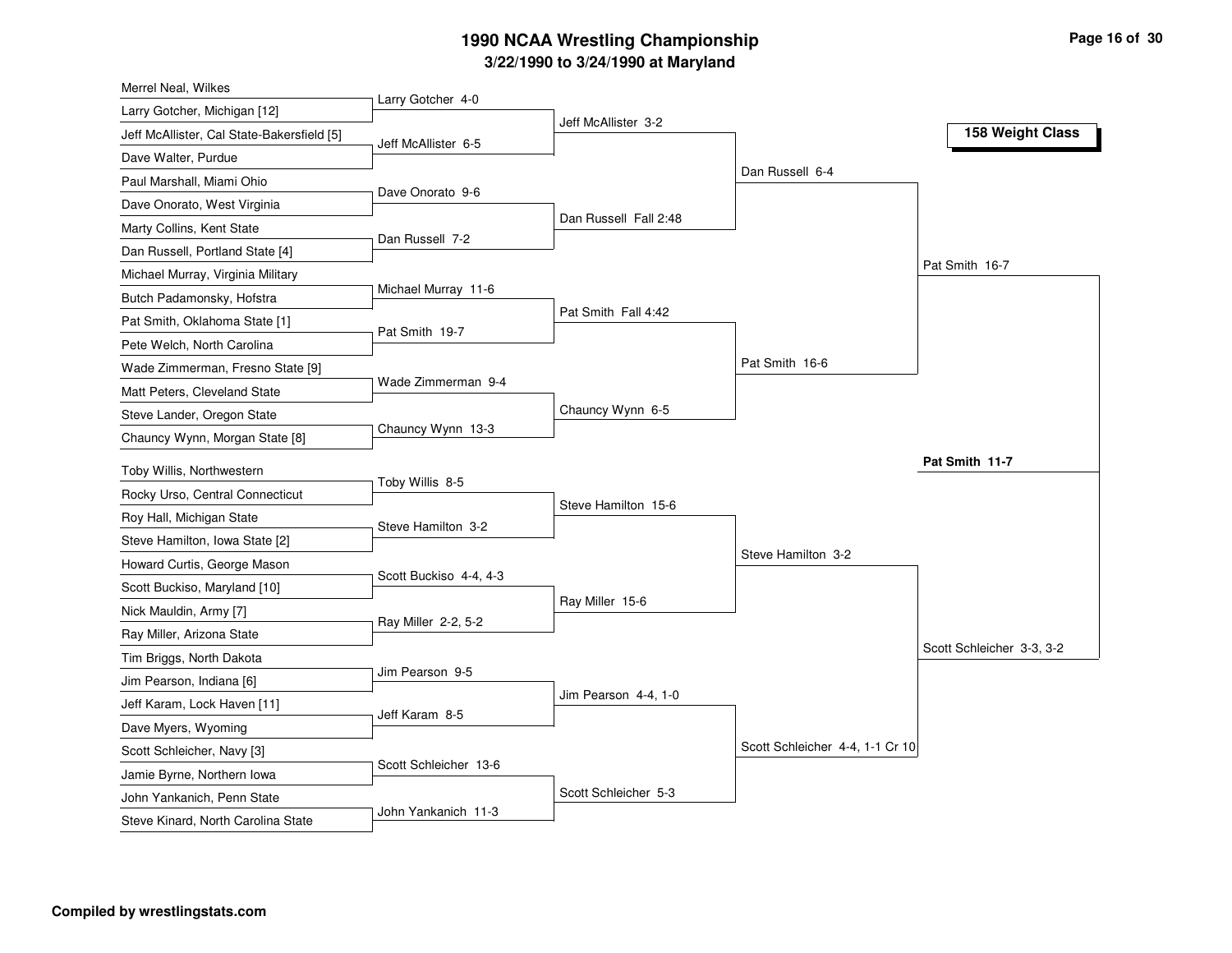| Walter, Purdue            |                   |                                  |                |                         |                                                           |
|---------------------------|-------------------|----------------------------------|----------------|-------------------------|-----------------------------------------------------------|
|                           | Walter 5-4        |                                  |                |                         | <b>158 Consolation Bracket</b>                            |
| Gotcher, Michigan         |                   |                                  |                |                         |                                                           |
|                           |                   | Walter 4-4, 4-3                  |                |                         |                                                           |
| Collins, Kent State       |                   |                                  |                |                         |                                                           |
|                           | Collins Fall 3:16 |                                  | Walter 5-2     |                         |                                                           |
| Onorato, West Virginia    |                   | Pearson, Indiana                 |                |                         |                                                           |
| Welch, North Carolina     |                   |                                  |                | Miller 6-3              |                                                           |
|                           | Welch Fall 2:36   |                                  |                |                         | Russell 5-4                                               |
| Murray, Virginia Military |                   |                                  |                | Russell, Portland State |                                                           |
|                           |                   | Welch 9-3                        |                |                         |                                                           |
| Lander, Oregon State      |                   |                                  | Miller 12-0    |                         |                                                           |
|                           | Zimmerman 6-3     |                                  |                | <b>Third Place:</b>     | Steve Hamilton, Iowa State 10-5                           |
| Zimmerman, Fresno State   |                   | Miller, Arizona State            |                |                         | Fourth Place: Dan Russell, Portland State                 |
| Hall, Michigan State      |                   |                                  |                |                         | Fifth Place: Ray Miller, Arizona State 5-5, 5-1           |
|                           | <b>Hall 5-1</b>   |                                  |                |                         | Sixth Place: Chauncy Wynn, Morgan State                   |
| Willis, Northwestern      |                   |                                  |                |                         | Seventh Place: Jeff McAllister, Cal State-Bakersfield 2-1 |
|                           |                   | Buckiso 5-1                      |                |                         | Eighth Place: Dave Walter, Purdue                         |
| Mauldin, Army             |                   |                                  | Wynn 4-3       |                         |                                                           |
|                           | Buckiso 14-1      |                                  |                |                         |                                                           |
| Buckiso, Maryland         |                   | Wynn, Morgan State               |                |                         |                                                           |
| Briggs, North Dakota      |                   |                                  |                | Wynn Fall 2:28          |                                                           |
|                           | Karam 6-5         |                                  |                |                         | Hamilton 3-2                                              |
| Karam, Lock Haven         |                   |                                  |                | Hamilton, Iowa State    |                                                           |
|                           |                   | Karam 8-5                        |                |                         |                                                           |
| Byrne, Northern Iowa      |                   |                                  |                |                         |                                                           |
|                           | Yankanich 3-2     |                                  | McAllister 5-2 |                         |                                                           |
| Yankanich, Penn State     |                   | McAllister, Cal State-Bakersfiel |                |                         |                                                           |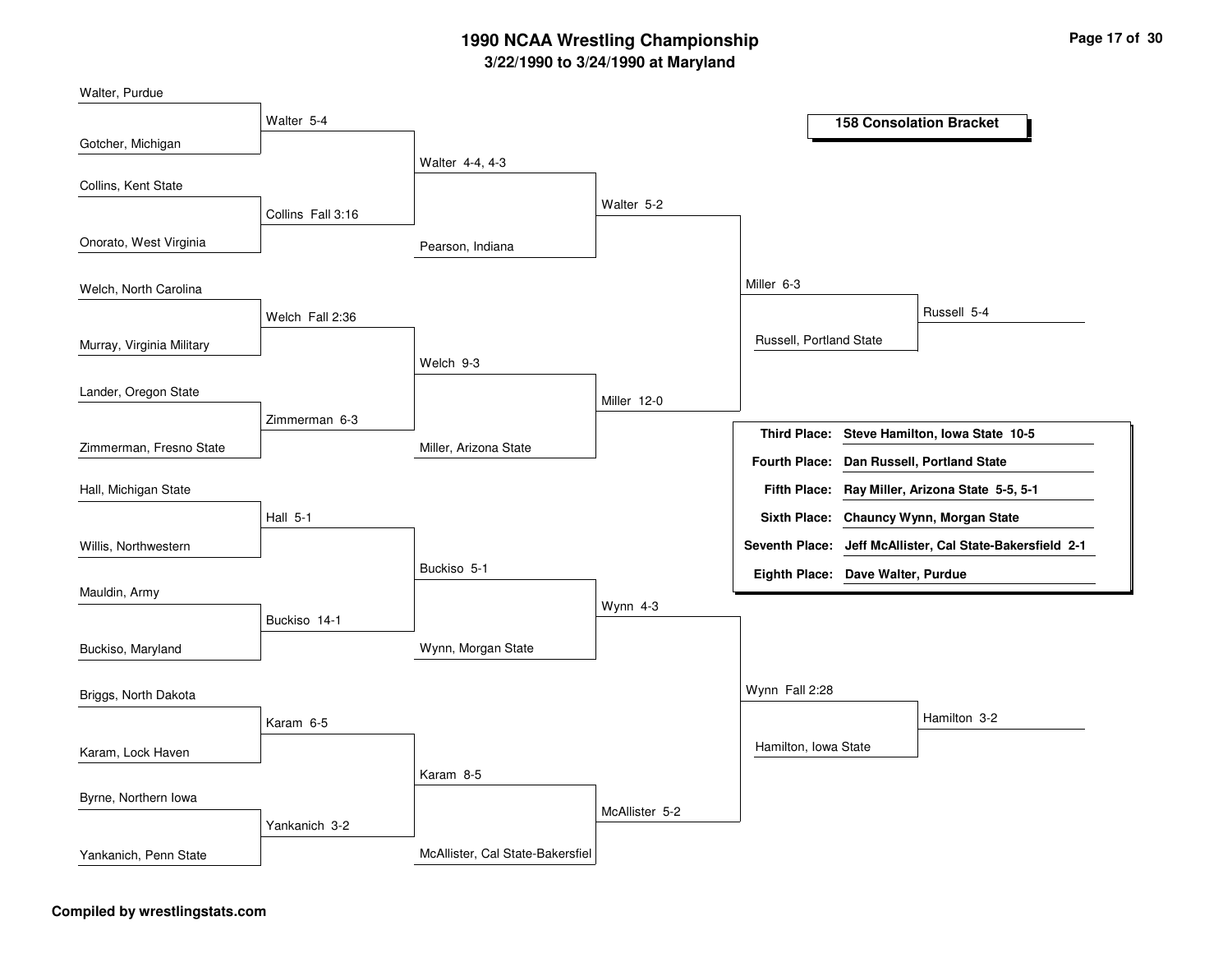### **Championship Pigtail Bouts for 158**

Wade Zimmerman - Fresno State

| $\alpha$                      | Zimmerman 3-3, 7-1 |
|-------------------------------|--------------------|
| Brandon Dennington - Oklahoma |                    |
| Roy Hall - Michigan State     |                    |
| Jim Marcotte - New Hampshire  | Hall 16-5          |
| Marty Collins - Kent State    |                    |
| Brian Chambers - Marquette    | Collins 12-9       |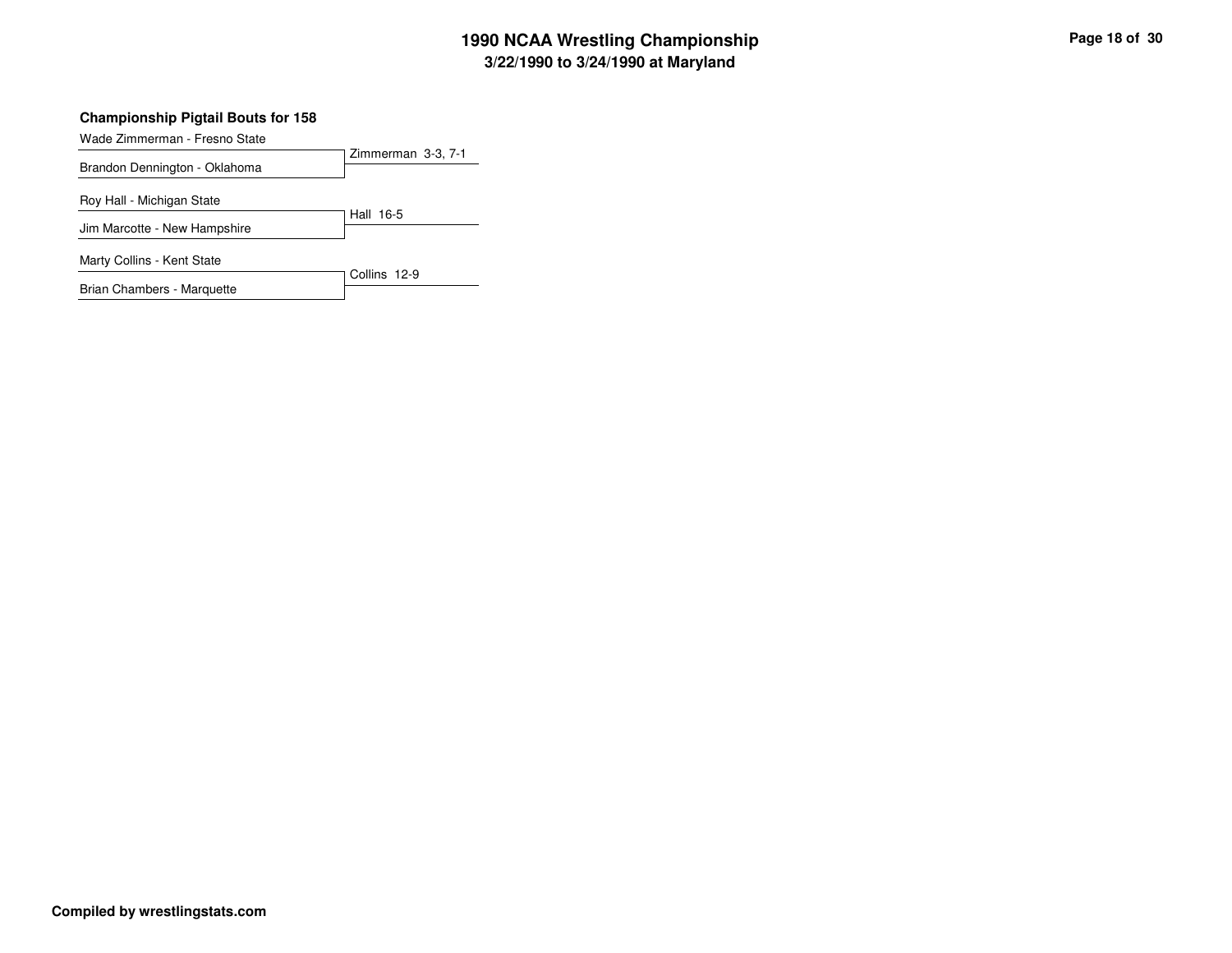| Matt Caro, Maryland<br>Bart Chelesvig 14-5<br>167 Weight Class<br>Matt Johnson, Iowa State [12]<br>Mark Voloshin 3-2<br>Mark Voloshin, Wyoming<br>Steve Buddie 6-5<br>Steve Buddie, Stanford<br>Steve Buddie 15-2<br>Ed Dewald, Navy<br>Steve Buddie Fall 6:27<br>Ted Price, Wisconsin-Parkside<br>Robbie Hadden 7-6<br>Robbie Hadden, Oklahoma State [4]<br>Dan St. John 9-2<br>Craig Holiday, Liberty [9]<br>Jeff Ansted 6-4<br>Jeff Ansted, Toledo<br>Scott Chenoweth 4-3<br>Dave Miller, Clemson<br>Scott Chenoweth 8-2<br>Scott Chenoweth, Nebraska [8]<br>Dan St. John 5-1<br>Dan St. John 15-4<br>Troy Gardner, Lycoming<br>Dan St. John 9-4<br>Jason Suter, Penn State<br>Jason Suter 2-1<br>Dan St. John 6-3<br>Eric Unger, Slippery Rock [10]<br>Bryan Flint 6-6, 6-2<br>Bryan Flint, Tennessee-Chattanooga<br>John Kohls 10-0<br>Justin Spewock, Michigan<br>John Kohls 4-2<br>John Kohls, Brigham Young [7]<br>Brad Traviolia 9-7<br>Brad Traviolia, Northwestern [2]<br>Brad Traviolia 5-4<br>Frank Zelinsky, Edinboro<br>Brad Traviolia 6-3<br>Jim Putnam, Boise State<br>Jim Putnam 10-3<br>Greg White, Northern Iowa<br>Brad Traviolia 4-1<br>Jay Weiss, Franklin & Marshall<br>Tom Marchetti 7-1<br>Tom Marchetti, Bucknell [3]<br>Tom Marchetti 6-2<br>Tom Socker, Bloomsburg<br>Mark Gerardi 15-9<br>Mark Gerardi, Notre Dame<br>Mark Banks 11-3<br>Mark Banks, West Virginia [6]<br>Mark Banks 9-1<br>Steve Williams, North Carolina State | Bart Chelesvig, Iowa [5]        |                     |                |  |
|----------------------------------------------------------------------------------------------------------------------------------------------------------------------------------------------------------------------------------------------------------------------------------------------------------------------------------------------------------------------------------------------------------------------------------------------------------------------------------------------------------------------------------------------------------------------------------------------------------------------------------------------------------------------------------------------------------------------------------------------------------------------------------------------------------------------------------------------------------------------------------------------------------------------------------------------------------------------------------------------------------------------------------------------------------------------------------------------------------------------------------------------------------------------------------------------------------------------------------------------------------------------------------------------------------------------------------------------------------------------------------------------------------------------------------------------------------------|---------------------------------|---------------------|----------------|--|
|                                                                                                                                                                                                                                                                                                                                                                                                                                                                                                                                                                                                                                                                                                                                                                                                                                                                                                                                                                                                                                                                                                                                                                                                                                                                                                                                                                                                                                                                |                                 | Bart Chelesvig 14-2 |                |  |
|                                                                                                                                                                                                                                                                                                                                                                                                                                                                                                                                                                                                                                                                                                                                                                                                                                                                                                                                                                                                                                                                                                                                                                                                                                                                                                                                                                                                                                                                |                                 |                     |                |  |
|                                                                                                                                                                                                                                                                                                                                                                                                                                                                                                                                                                                                                                                                                                                                                                                                                                                                                                                                                                                                                                                                                                                                                                                                                                                                                                                                                                                                                                                                |                                 |                     |                |  |
|                                                                                                                                                                                                                                                                                                                                                                                                                                                                                                                                                                                                                                                                                                                                                                                                                                                                                                                                                                                                                                                                                                                                                                                                                                                                                                                                                                                                                                                                |                                 |                     |                |  |
|                                                                                                                                                                                                                                                                                                                                                                                                                                                                                                                                                                                                                                                                                                                                                                                                                                                                                                                                                                                                                                                                                                                                                                                                                                                                                                                                                                                                                                                                |                                 |                     |                |  |
|                                                                                                                                                                                                                                                                                                                                                                                                                                                                                                                                                                                                                                                                                                                                                                                                                                                                                                                                                                                                                                                                                                                                                                                                                                                                                                                                                                                                                                                                |                                 |                     |                |  |
|                                                                                                                                                                                                                                                                                                                                                                                                                                                                                                                                                                                                                                                                                                                                                                                                                                                                                                                                                                                                                                                                                                                                                                                                                                                                                                                                                                                                                                                                |                                 |                     |                |  |
|                                                                                                                                                                                                                                                                                                                                                                                                                                                                                                                                                                                                                                                                                                                                                                                                                                                                                                                                                                                                                                                                                                                                                                                                                                                                                                                                                                                                                                                                |                                 |                     |                |  |
|                                                                                                                                                                                                                                                                                                                                                                                                                                                                                                                                                                                                                                                                                                                                                                                                                                                                                                                                                                                                                                                                                                                                                                                                                                                                                                                                                                                                                                                                |                                 |                     |                |  |
|                                                                                                                                                                                                                                                                                                                                                                                                                                                                                                                                                                                                                                                                                                                                                                                                                                                                                                                                                                                                                                                                                                                                                                                                                                                                                                                                                                                                                                                                |                                 |                     |                |  |
|                                                                                                                                                                                                                                                                                                                                                                                                                                                                                                                                                                                                                                                                                                                                                                                                                                                                                                                                                                                                                                                                                                                                                                                                                                                                                                                                                                                                                                                                |                                 |                     |                |  |
|                                                                                                                                                                                                                                                                                                                                                                                                                                                                                                                                                                                                                                                                                                                                                                                                                                                                                                                                                                                                                                                                                                                                                                                                                                                                                                                                                                                                                                                                | Dan St. John, Arizona State [1] |                     |                |  |
|                                                                                                                                                                                                                                                                                                                                                                                                                                                                                                                                                                                                                                                                                                                                                                                                                                                                                                                                                                                                                                                                                                                                                                                                                                                                                                                                                                                                                                                                |                                 |                     |                |  |
|                                                                                                                                                                                                                                                                                                                                                                                                                                                                                                                                                                                                                                                                                                                                                                                                                                                                                                                                                                                                                                                                                                                                                                                                                                                                                                                                                                                                                                                                |                                 |                     |                |  |
|                                                                                                                                                                                                                                                                                                                                                                                                                                                                                                                                                                                                                                                                                                                                                                                                                                                                                                                                                                                                                                                                                                                                                                                                                                                                                                                                                                                                                                                                | Frank Ryan, Syracuse            |                     |                |  |
|                                                                                                                                                                                                                                                                                                                                                                                                                                                                                                                                                                                                                                                                                                                                                                                                                                                                                                                                                                                                                                                                                                                                                                                                                                                                                                                                                                                                                                                                |                                 |                     |                |  |
|                                                                                                                                                                                                                                                                                                                                                                                                                                                                                                                                                                                                                                                                                                                                                                                                                                                                                                                                                                                                                                                                                                                                                                                                                                                                                                                                                                                                                                                                |                                 |                     |                |  |
|                                                                                                                                                                                                                                                                                                                                                                                                                                                                                                                                                                                                                                                                                                                                                                                                                                                                                                                                                                                                                                                                                                                                                                                                                                                                                                                                                                                                                                                                |                                 |                     |                |  |
|                                                                                                                                                                                                                                                                                                                                                                                                                                                                                                                                                                                                                                                                                                                                                                                                                                                                                                                                                                                                                                                                                                                                                                                                                                                                                                                                                                                                                                                                |                                 |                     |                |  |
|                                                                                                                                                                                                                                                                                                                                                                                                                                                                                                                                                                                                                                                                                                                                                                                                                                                                                                                                                                                                                                                                                                                                                                                                                                                                                                                                                                                                                                                                |                                 |                     |                |  |
|                                                                                                                                                                                                                                                                                                                                                                                                                                                                                                                                                                                                                                                                                                                                                                                                                                                                                                                                                                                                                                                                                                                                                                                                                                                                                                                                                                                                                                                                |                                 |                     |                |  |
|                                                                                                                                                                                                                                                                                                                                                                                                                                                                                                                                                                                                                                                                                                                                                                                                                                                                                                                                                                                                                                                                                                                                                                                                                                                                                                                                                                                                                                                                |                                 |                     |                |  |
|                                                                                                                                                                                                                                                                                                                                                                                                                                                                                                                                                                                                                                                                                                                                                                                                                                                                                                                                                                                                                                                                                                                                                                                                                                                                                                                                                                                                                                                                |                                 |                     |                |  |
|                                                                                                                                                                                                                                                                                                                                                                                                                                                                                                                                                                                                                                                                                                                                                                                                                                                                                                                                                                                                                                                                                                                                                                                                                                                                                                                                                                                                                                                                |                                 |                     |                |  |
|                                                                                                                                                                                                                                                                                                                                                                                                                                                                                                                                                                                                                                                                                                                                                                                                                                                                                                                                                                                                                                                                                                                                                                                                                                                                                                                                                                                                                                                                |                                 |                     |                |  |
|                                                                                                                                                                                                                                                                                                                                                                                                                                                                                                                                                                                                                                                                                                                                                                                                                                                                                                                                                                                                                                                                                                                                                                                                                                                                                                                                                                                                                                                                |                                 |                     |                |  |
|                                                                                                                                                                                                                                                                                                                                                                                                                                                                                                                                                                                                                                                                                                                                                                                                                                                                                                                                                                                                                                                                                                                                                                                                                                                                                                                                                                                                                                                                |                                 |                     |                |  |
|                                                                                                                                                                                                                                                                                                                                                                                                                                                                                                                                                                                                                                                                                                                                                                                                                                                                                                                                                                                                                                                                                                                                                                                                                                                                                                                                                                                                                                                                |                                 |                     |                |  |
|                                                                                                                                                                                                                                                                                                                                                                                                                                                                                                                                                                                                                                                                                                                                                                                                                                                                                                                                                                                                                                                                                                                                                                                                                                                                                                                                                                                                                                                                |                                 |                     |                |  |
|                                                                                                                                                                                                                                                                                                                                                                                                                                                                                                                                                                                                                                                                                                                                                                                                                                                                                                                                                                                                                                                                                                                                                                                                                                                                                                                                                                                                                                                                |                                 |                     | Mark Banks 5-4 |  |
| Casey Graham, Indiana<br>Casey Graham 9-5<br>Mike Gibbons, Central Connecticut [11]                                                                                                                                                                                                                                                                                                                                                                                                                                                                                                                                                                                                                                                                                                                                                                                                                                                                                                                                                                                                                                                                                                                                                                                                                                                                                                                                                                            |                                 |                     |                |  |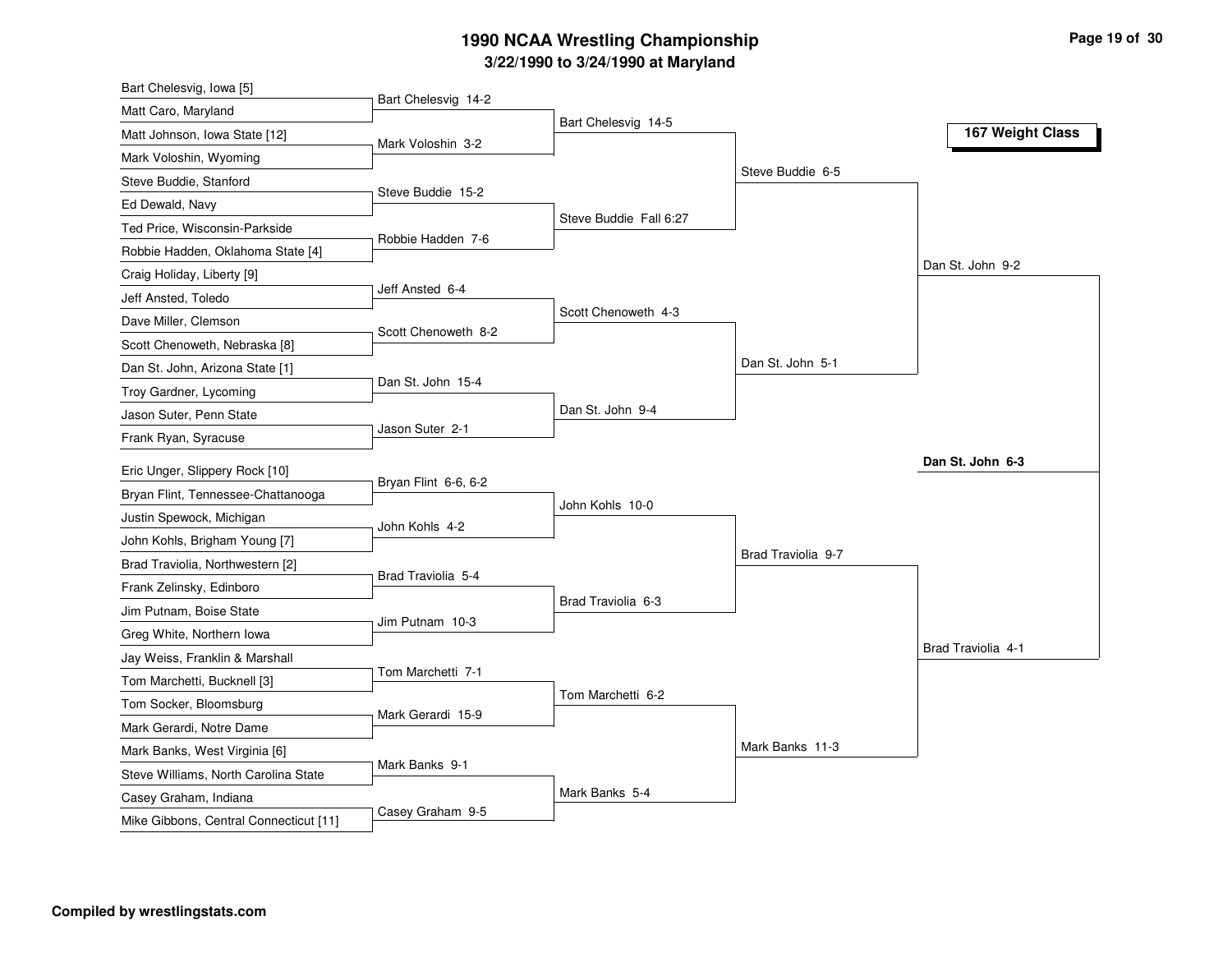| Caro, Maryland                 |                  |                      |                |                                       |                                              |
|--------------------------------|------------------|----------------------|----------------|---------------------------------------|----------------------------------------------|
|                                | Voloshin 13-4    |                      |                |                                       | <b>167 Consolation Bracket</b>               |
| Voloshin, Wyoming              |                  |                      |                |                                       |                                              |
|                                |                  | Hadden 4-3           |                |                                       |                                              |
| Dewald, Navy                   |                  |                      |                |                                       |                                              |
|                                | Hadden 15-5      |                      | Hadden 7-4     |                                       |                                              |
| Hadden, Oklahoma State         |                  | Marchetti, Bucknell  |                |                                       |                                              |
| Miller, Clemson                |                  |                      |                | Hadden 9-6                            |                                              |
|                                | Ansted 10-7      |                      |                |                                       | Buddie Fall 4:34                             |
| Ansted, Toledo                 |                  |                      |                | Buddie, Stanford                      |                                              |
|                                |                  | Suter 12-3           |                |                                       |                                              |
| Gardner, Lycoming              |                  |                      | Suter 3-2      |                                       |                                              |
|                                | Suter Fall 3:04  |                      |                | <b>Third Place:</b>                   | Bart Chelesvig, Iowa 7-3                     |
| Suter, Penn State              |                  | Kohls, Brigham Young |                | Fourth Place: Steve Buddie, Stanford  |                                              |
| Spewock, Michigan              |                  |                      |                | <b>Fifth Place:</b>                   | Mark Banks, West Virginia 6-5                |
|                                | Spewock 8-6      |                      |                |                                       | Sixth Place: Robbie Hadden, Oklahoma State   |
| Flint, Tennessee-Chattanooga   |                  |                      |                |                                       | Seventh Place: Scott Chenoweth, Nebraska 6-4 |
|                                |                  | Zelinsky Fall 3:40   |                | Eighth Place: Jason Suter, Penn State |                                              |
| Zelinsky, Edinboro             |                  |                      | Chenoweth 9-2  |                                       |                                              |
|                                | Zelinsky 8-6     |                      |                |                                       |                                              |
| Putnam, Boise State            |                  | Chenoweth, Nebraska  |                |                                       |                                              |
| Weiss, Franklin & Marshall     |                  |                      |                | Chelesvig 3-2                         |                                              |
|                                | Gerardi 8-4      |                      |                |                                       | Chelesvig 4-2                                |
| Gerardi, Notre Dame            |                  |                      |                | Banks, West Virginia                  |                                              |
|                                |                  | Graham 8-1           |                |                                       |                                              |
| Williams, North Carolina State |                  |                      |                |                                       |                                              |
|                                | Graham Fall 0:35 |                      | Chelesvig 13-8 |                                       |                                              |
| Graham, Indiana                |                  | Chelesvig, Iowa      |                |                                       |                                              |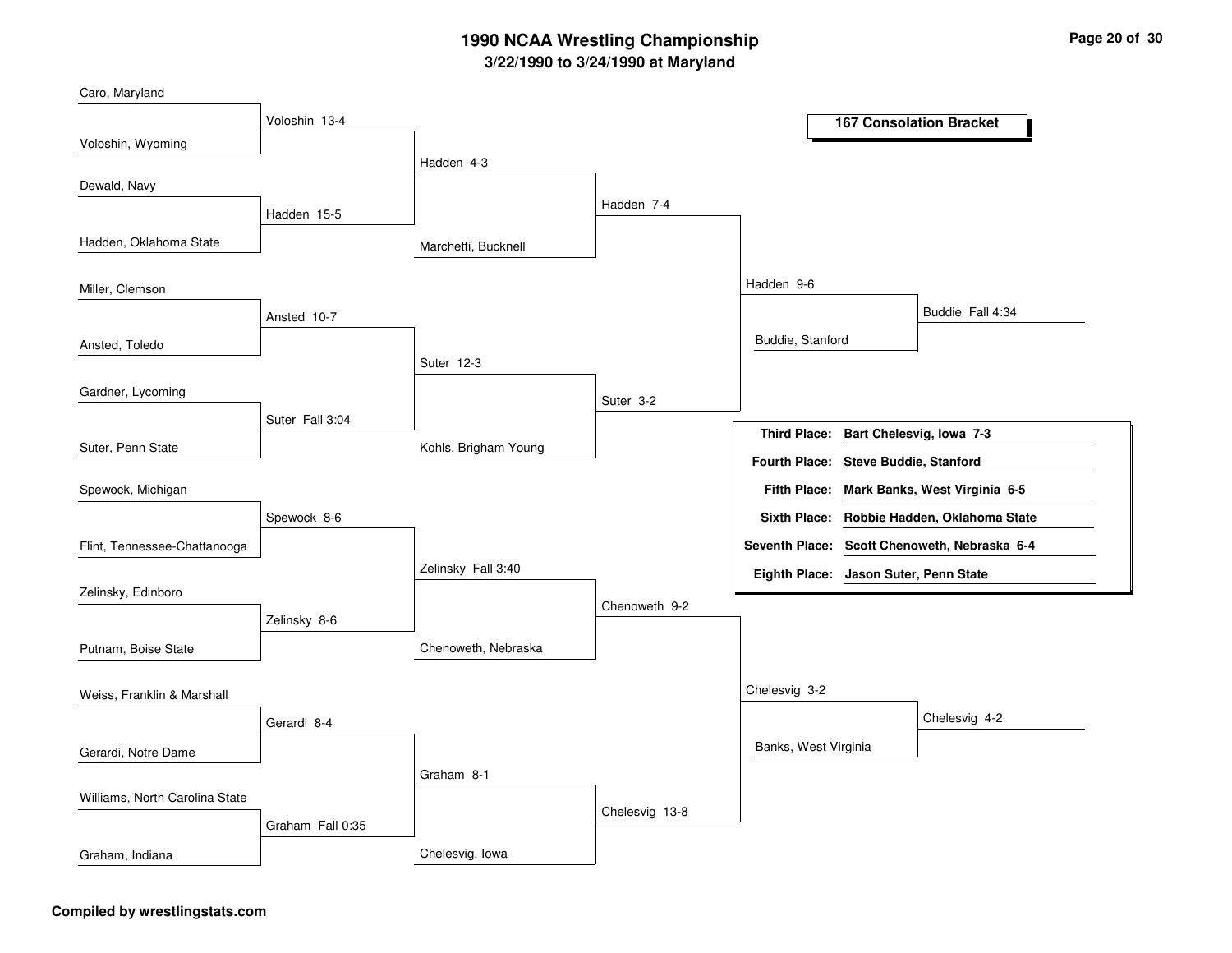**No Pigtails Bouts for 167 Weight Class**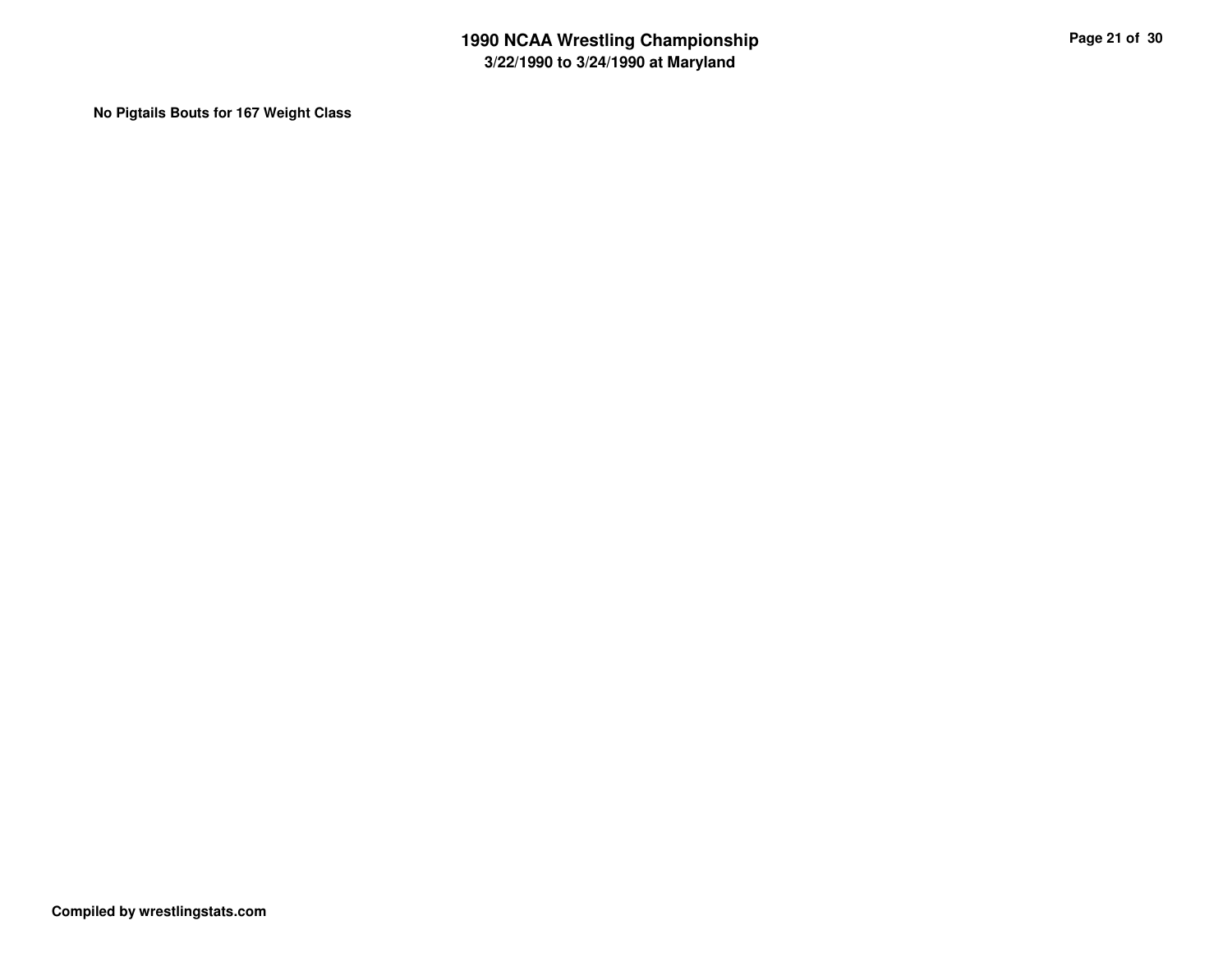| Dominick Black, West Virginia [5]     |                            |                            |                            |                   |
|---------------------------------------|----------------------------|----------------------------|----------------------------|-------------------|
| G.T. Taylor, Arizona State            | Dominick Black 5-3         |                            |                            |                   |
| Kevin Vogel, Central Michigan [12]    | Steve Cantrell 9-7         | Dominick Black 6-5         |                            | 177 Weight Class  |
| Steve Cantrell, Navy                  |                            |                            |                            |                   |
| Dan Ritchie, Ohio State               |                            |                            | Rob Larmore 6-4            |                   |
| Rob Larmore, William & Mary [4]       | Rob Larmore 13-4           |                            |                            |                   |
| Bret Gustafson, Tennessee-Chattanooga |                            | Rob Larmore 8-1            |                            |                   |
| Adam Mariano, Penn State              | Adam Mariano 9-2           |                            |                            |                   |
| Brad Knouse, Iowa State               |                            |                            |                            | Chris Barnes 14-8 |
| Mike McHenry, Purdue [8]              | Mike McHenry 13-7          |                            |                            |                   |
| John Hangey, Rider [9]                |                            | John Hangey 10-3           |                            |                   |
| Curt Strahm, Oregon                   | John Hangey 6-4            |                            |                            |                   |
| Ben Oberly, North Carolina            |                            |                            | Chris Barnes TF 22-7, 7:00 |                   |
| Rod Fisher, Liberty                   | Ben Oberly 6-1             |                            |                            |                   |
| Chris Barnes, Oklahoma State [1]      |                            | Chris Barnes TF 19-4, 7:00 |                            |                   |
| Keith Girvan, Duke                    | Chris Barnes Fall 6:31     |                            |                            |                   |
| Peter Huntley, Old Dominion           |                            |                            |                            | Chris Barnes 10-2 |
| Corey Olson, Nebraska [7]             | Corey Olson 7-4            |                            |                            |                   |
| Mark Cheff, Cal State-Bakersfield     |                            | Corey Olson Fall 3:41      |                            |                   |
| Larry Kaifesh, Indiana [10]           | Larry Kaifesh 11-1         |                            |                            |                   |
| Corey Veach, Brigham Young            |                            |                            | Marty Morgan 9-2           |                   |
| Marty Morgan, Minnesota [2]           | Marty Morgan TF 21-6, 7:00 |                            |                            |                   |
| Keith Davison, Wisconsin              |                            | Marty Morgan 17-4          |                            |                   |
| Joe Wypiszenski, Nebraska-Omaha       | Joe Wypiszenski 7-4        |                            |                            |                   |
| Mark Frushone, Central Connecticut    |                            |                            |                            | Marty Morgan 6-3  |
| Mike Lantz, North Carolina State      | Mike Lantz 5-3             |                            |                            |                   |
| Mike Funk, Northwestern [3]           |                            | Mike Funk 5-3              |                            |                   |
| Steve Medina, New Mexico              | Mike Funk Fall 6:39        |                            |                            |                   |
| Rich Powers, Northern Iowa [6]        |                            |                            | Mike Funk 8-2              |                   |
| Dale Budd, Lock Haven                 | Rich Powers 15-7           |                            |                            |                   |
| Kyle Scrimgeour, Oklahoma             |                            | Scott Brown 14-10          |                            |                   |
| Scott Brown, Bloomsburg [11]          | Scott Brown 10-2           |                            |                            |                   |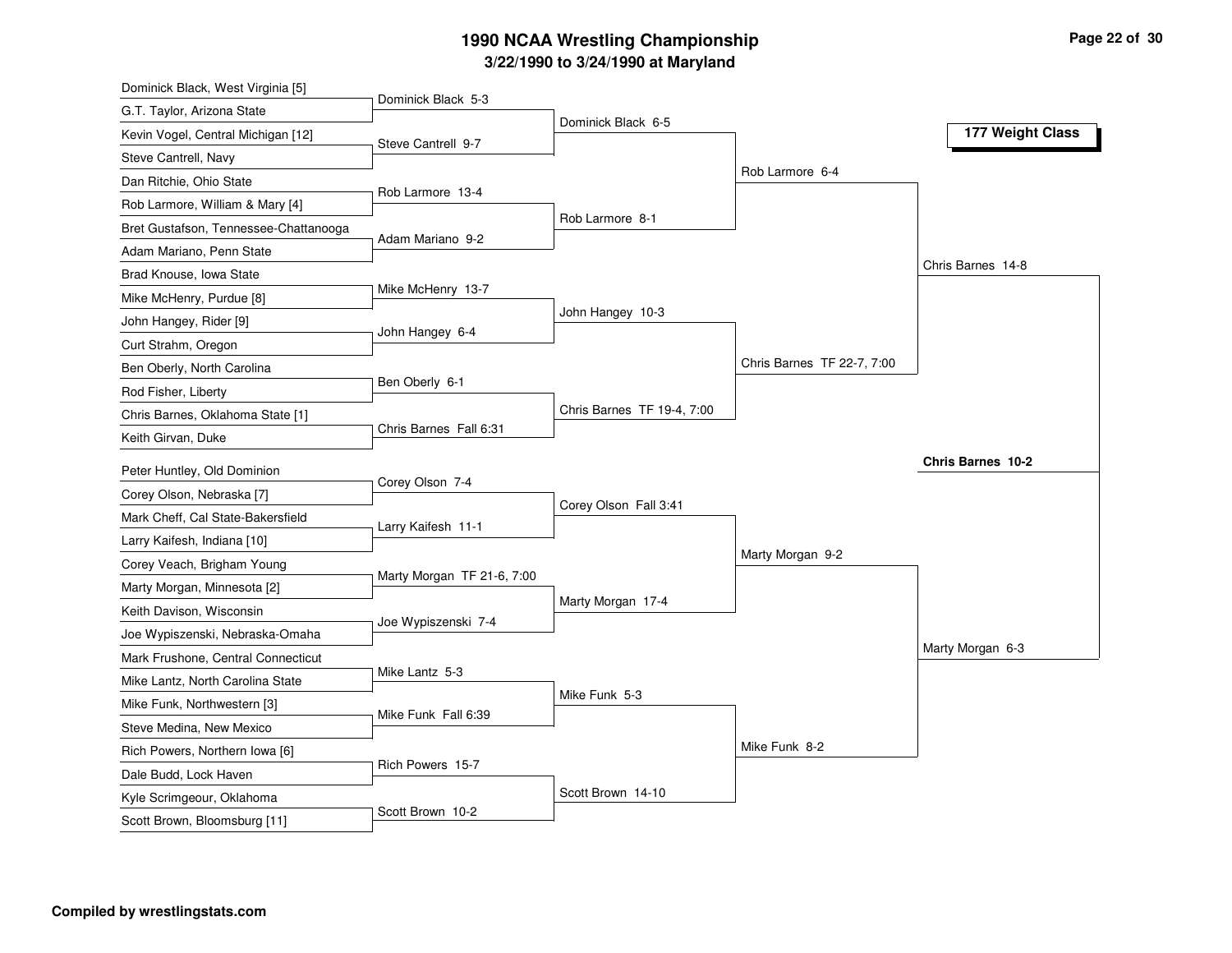| Taylor, Arizona State       |                   |                       |                        |                                       |                                               |
|-----------------------------|-------------------|-----------------------|------------------------|---------------------------------------|-----------------------------------------------|
|                             | Taylor 3-2        |                       |                        |                                       | <b>177 Consolation Bracket</b>                |
| Cantrell, Navy              |                   | Taylor 4-3            |                        |                                       |                                               |
| Ritchie, Ohio State         |                   |                       |                        |                                       |                                               |
|                             | Ritchie 11-3      |                       | Taylor 2-2, 1-1, Cr 10 |                                       |                                               |
| Mariano, Penn State         |                   | Brown, Bloomsburg     |                        |                                       |                                               |
| Strahm, Oregon              |                   |                       |                        | Olson 6-1                             |                                               |
|                             | Strahm Med FFT    |                       |                        |                                       | Olson 5-4                                     |
| McHenry, Purdue             |                   |                       |                        | Larmore, William & Mary               |                                               |
|                             |                   | Strahm Fall 5:44      |                        |                                       |                                               |
| Girvan, Duke                |                   |                       | Olson Fall 1:25        |                                       |                                               |
|                             | Oberly 6-2        |                       |                        | <b>Third Place:</b>                   | Corey Olson, Nebraska Fall 5:28               |
| Oberly, North Carolina      |                   | Olson, Nebraska       |                        | Fourth Place: Mike Funk, Northwestern |                                               |
| Huntley, Old Dominion       |                   |                       |                        |                                       | Fifth Place: Rich Powers, Northern Iowa 8-3   |
|                             | Kaifesh Fall 1:59 |                       |                        |                                       | Sixth Place: Rob Larmore, William & Mary      |
| Kaifesh, Indiana            |                   |                       |                        |                                       | Seventh Place: G.T. Taylor, Arizona State 3-2 |
|                             |                   | Wypiszenski Fall 0:56 |                        |                                       | Eighth Place: Joe Wypiszenski, Nebraska-Omaha |
| Veach, Brigham Young        |                   |                       | Wypiszenski 5-3        |                                       |                                               |
|                             | Wypiszenski 6-3   |                       |                        |                                       |                                               |
| Wypiszenski, Nebraska-Omaha |                   | Hangey, Rider         |                        |                                       |                                               |
| Medina, New Mexico          |                   |                       |                        | Powers 5-2                            |                                               |
|                             | Lantz 16-2        |                       |                        |                                       | Funk 14-6                                     |
| Lantz, North Carolina State |                   |                       |                        | Funk, Northwestern                    |                                               |
|                             |                   | Powers 10-4           |                        |                                       |                                               |
| Scrimgeour, Oklahoma        |                   |                       | Powers 7-4             |                                       |                                               |
|                             | Powers Fall 0:21  |                       |                        |                                       |                                               |
| Powers, Northern Iowa       |                   | Black, West Virginia  |                        |                                       |                                               |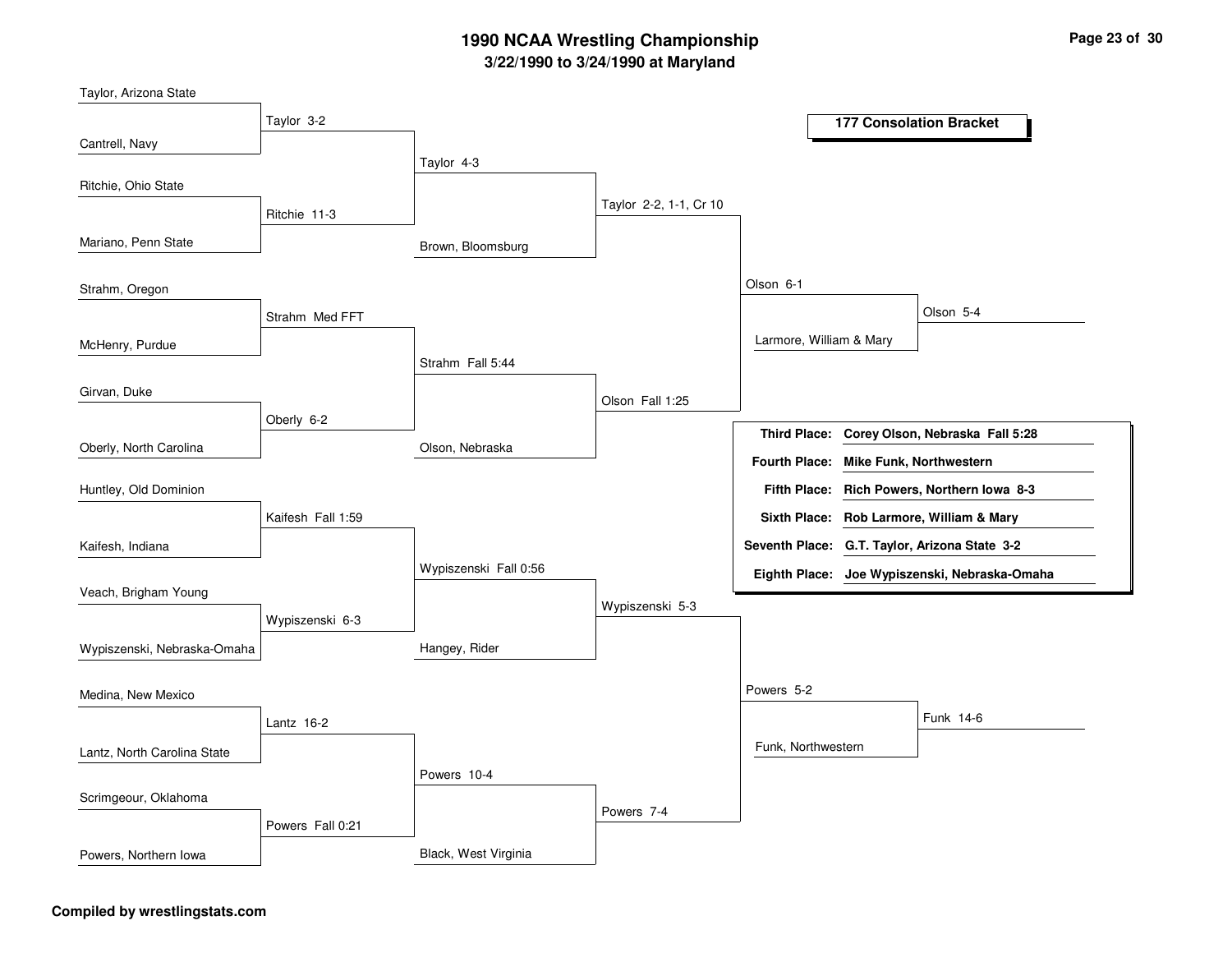### **Championship Pigtail Bouts for 177**

Ben Oberly - North Carolina

| Oberly 7-6    |
|---------------|
|               |
|               |
|               |
| Cheff 6-5     |
|               |
|               |
| Gustafson 6-2 |
|               |
|               |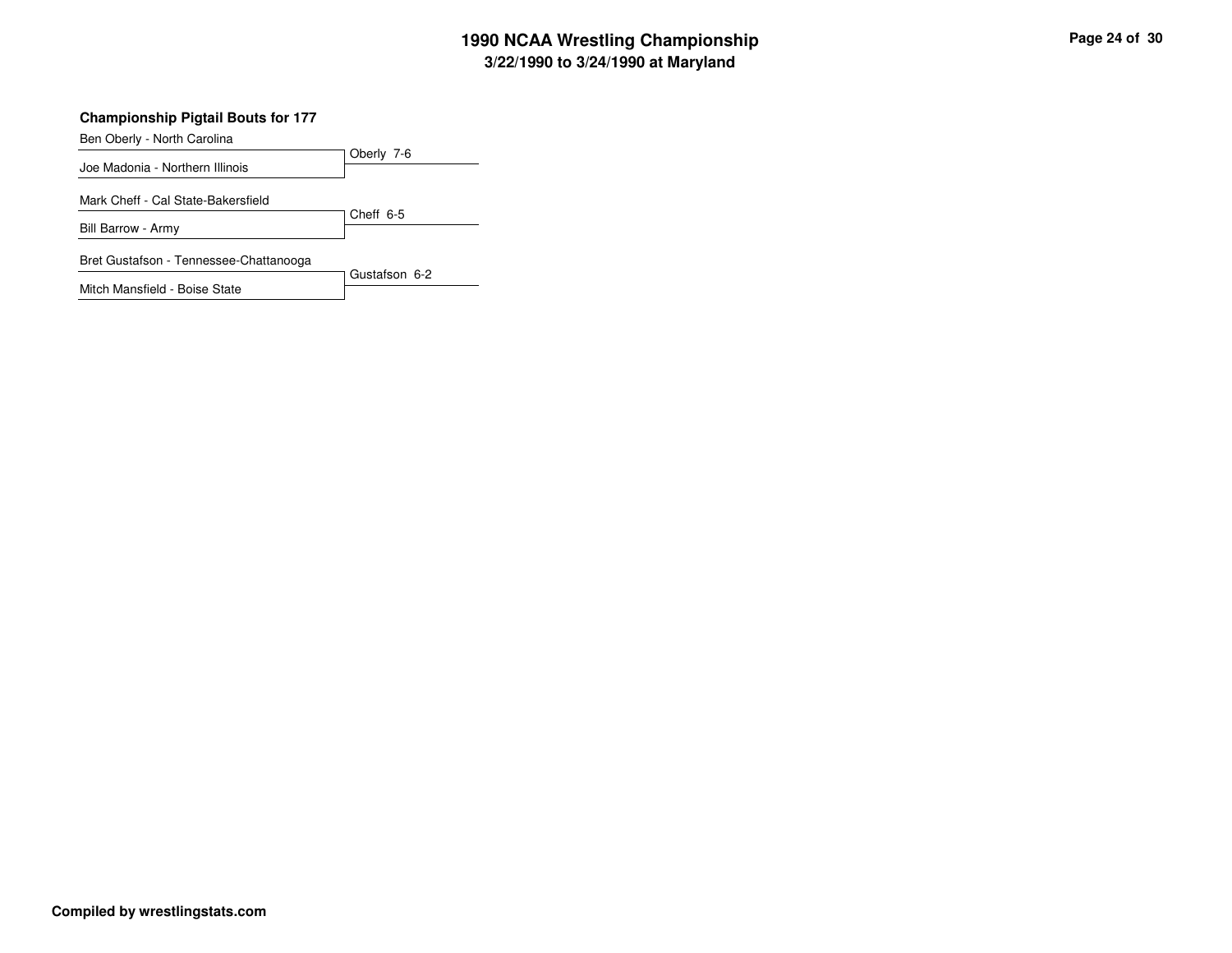| Brad Weber, Duke                                            |                              |                        |                    |                    |
|-------------------------------------------------------------|------------------------------|------------------------|--------------------|--------------------|
| Ted Casto, Brown                                            | Brad Weber 9-6               | Chris Nelson 12-7      |                    |                    |
| Ray Roso, Fresno State                                      | Chris Nelson 8-6             |                        |                    | 190 Weight Class   |
| Chris Nelson, Nebraska [4]                                  |                              |                        |                    |                    |
| Fritz Lehrke, Michigan [5]                                  |                              |                        | Chris Nelson 3-2   |                    |
| Ty Williams, North Carolina State                           | Fritz Lehrke 11-8            |                        |                    |                    |
| Randy Couture, Oklahoma State [12]                          |                              | Randy Couture 6-6, 2-1 |                    |                    |
| Bryan Burns, Bucknell                                       | Randy Couture 7-0            |                        |                    |                    |
| Dave Raby, Navy                                             |                              |                        |                    | Matt Ruppel 8-2    |
| Paul Keysaw, Cal State-Bakersfield [9]                      | Paul Keysaw Fall 6:13        |                        |                    |                    |
| Greg Pulskamp, Boston College                               |                              | Paul Keysaw 12-4       |                    |                    |
| Steven Sciandra, Old Dominion [8]                           | Steven Sciandra Med FFT      |                        |                    |                    |
| Jeff Ellis, Penn State                                      |                              |                        | Matt Ruppel 6-3    |                    |
| Hamilton Munnell, Miami Ohio                                | Hamilton Munnell 6-6, 4-2    |                        |                    |                    |
| Matt Ruppel, Lehigh [1]                                     |                              | Matt Ruppel 9-4        |                    |                    |
| Larry Walker, Lock Haven                                    | Matt Ruppel 11-2             |                        |                    |                    |
| Rod Wright, Edinboro                                        |                              |                        |                    | Matt Ruppel 6-5    |
| Mark Lindlow, Air Force                                     | Mark Lindlow 3-0             |                        |                    |                    |
| Joe Stafford, Oklahoma [2]                                  |                              | Joe Stafford 6-4       |                    |                    |
| Chris Zwilling, Appalachian State                           | Joe Stafford 4-1             |                        |                    |                    |
| Jonathan Martin, Millersville [10]                          |                              |                        | Joe Stafford 4-3   |                    |
| Sherif Zegar, Missouri                                      | Sherif Zegar 5-2             |                        |                    |                    |
| Rex Holman, Arizona State [7]                               |                              | Rex Holman 9-4         |                    |                    |
| Joe Rozanc, Clarion                                         | Rex Holman 5-2               |                        |                    |                    |
| Jeff Spinetti, West Virginia [6]                            |                              |                        |                    | Brooks Simpson 3-2 |
|                                                             | Jay Landolfo 3-1             |                        |                    |                    |
| Jay Landolfo, North Carolina<br>Jim Nelson, Iowa State [11] |                              | Matt Case 3-2          |                    |                    |
| Matt Case, Northwestern                                     | Matt Case 6-4                |                        |                    |                    |
|                                                             |                              |                        | Brooks Simpson 2-1 |                    |
| Joe Rissone, Oregon                                         | Brooks Simpson TF 24-9, 7:00 |                        |                    |                    |
| Brooks Simpson, Iowa [3]<br>Jim Koerber, Grand Valley State |                              |                        |                    |                    |
|                                                             |                              | Brooks Simpson 10-3    |                    |                    |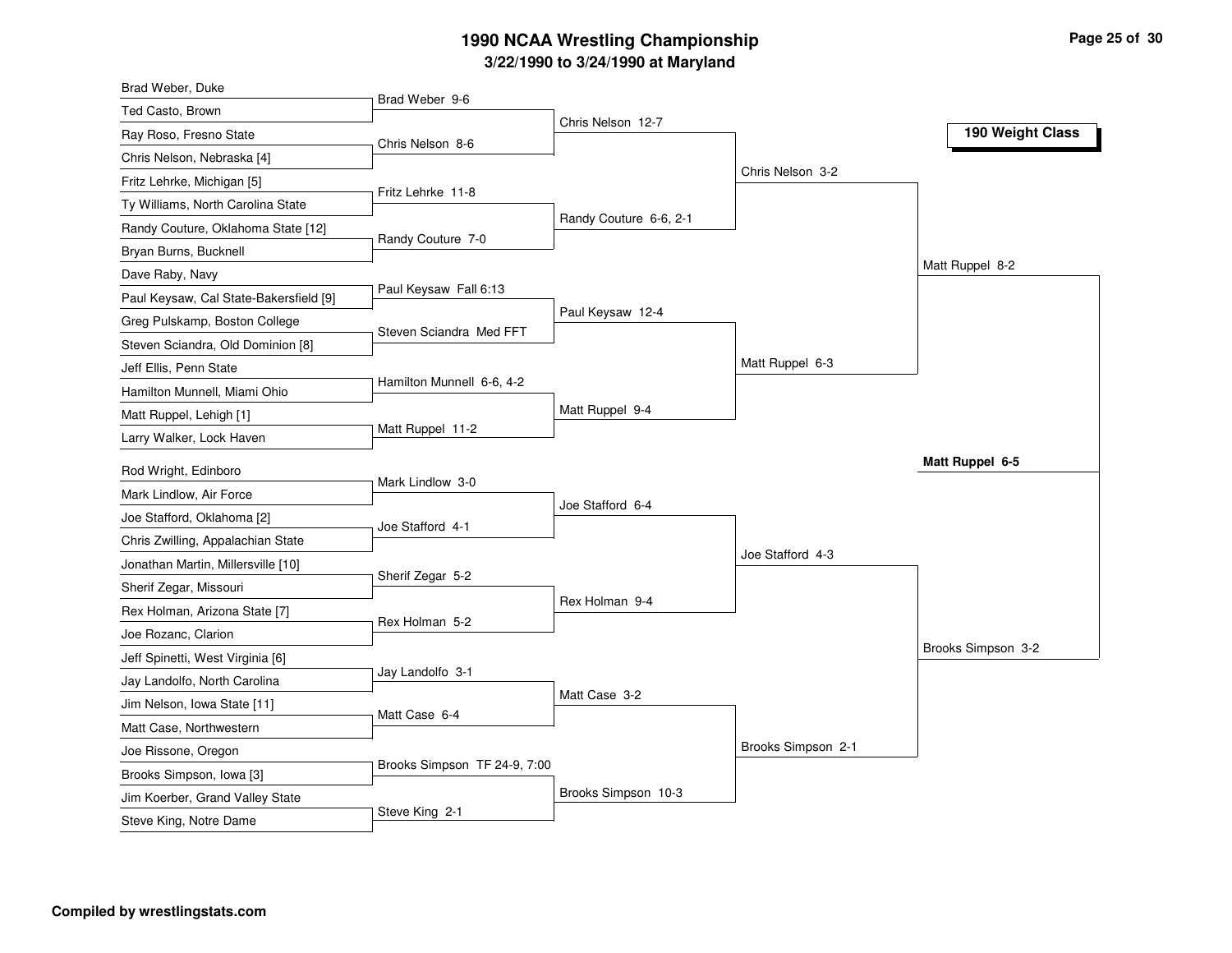Case, NorthwesternHolman, Arizona StateKeysaw, Cal State-BakersfieldCouture, Oklahoma StateBurns 5-2Munnell 3-3, 7-0Willis 3-1Nelson 7-4Case 13-0Munnell 5-3Keysaw 12-8Couture 5-0Case 11-1Couture 6-0Nelson, NebraskaStafford, OklahomaCase 11-5Stafford 5-1Weber 1-1, 1-0Burns 11-5Raby 4-1Munnell 17-6Willis 3-2Rozanc 4-3Nelson 4-3King 7-6Weber, DukeLehrke, MichiganSciandra, Old DominionMunnell, Miami OhioRoso, Fresno StateBurns, BucknellRaby, NavyWalker, Lock HavenLindlow, Air ForceWillis, Brigham YoungRozanc, ClarionZegar, MissouriLandolfo, North CarolinaNelson, Iowa StateRissone, OregonKing, Notre Dame**190 Consolation BracketJoe Stafford, Oklahoma 6-3Third Place:Chris Nelson, Nebraska 7-3Fifth Place:Seventh Place: Hamilton Munnell, Miami Ohio Med FFTEighth Place: Paul Keysaw, Cal State-BakersfieldFourth Place: Matt Case, NorthwesternSixth Place: Randy Couture, Oklahoma State**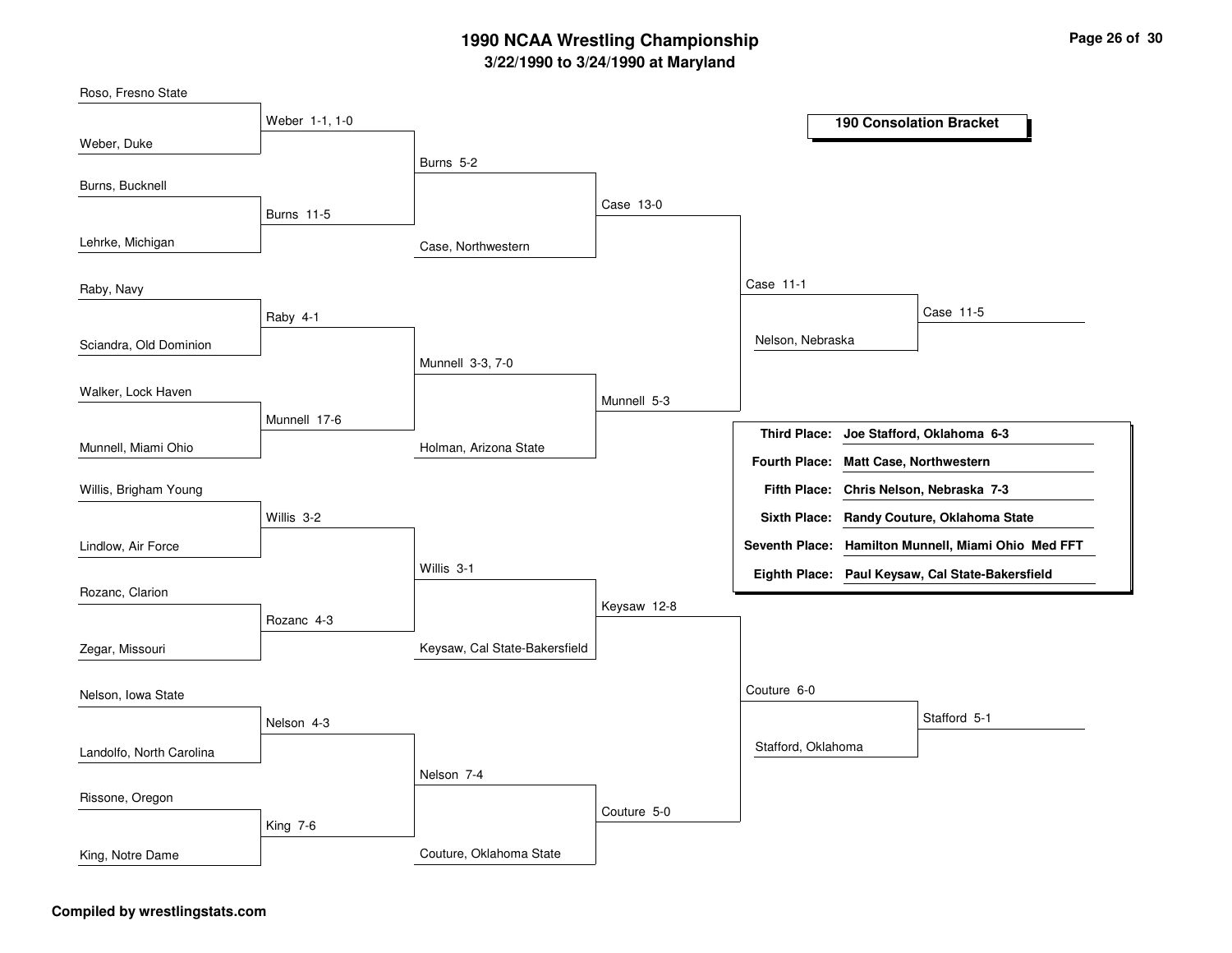| <b>Championship Pigtail Bouts for 190</b>                               |                   |
|-------------------------------------------------------------------------|-------------------|
| Joe Stafford - Oklahoma                                                 |                   |
| Mark Willis - Brigham Young                                             | Stafford 4-4, 3-2 |
| Jeff Ellis - Penn State                                                 | Ellis 12-5        |
| Kevin Brown - Maryland                                                  |                   |
| Randy Couture - Oklahoma State                                          | Couture 12-4      |
| Mark Zenas - Michigan State                                             |                   |
| <b>Consolation Pigtail Bouts for 190</b><br>Mark Willis - Brigham Young |                   |
|                                                                         | Willis 6-4        |
| Chris Zwilling - Appalachian State                                      |                   |
| Bryan Burns - Bucknell                                                  | <b>Burns 11-2</b> |

Mark Zenas - Michigan State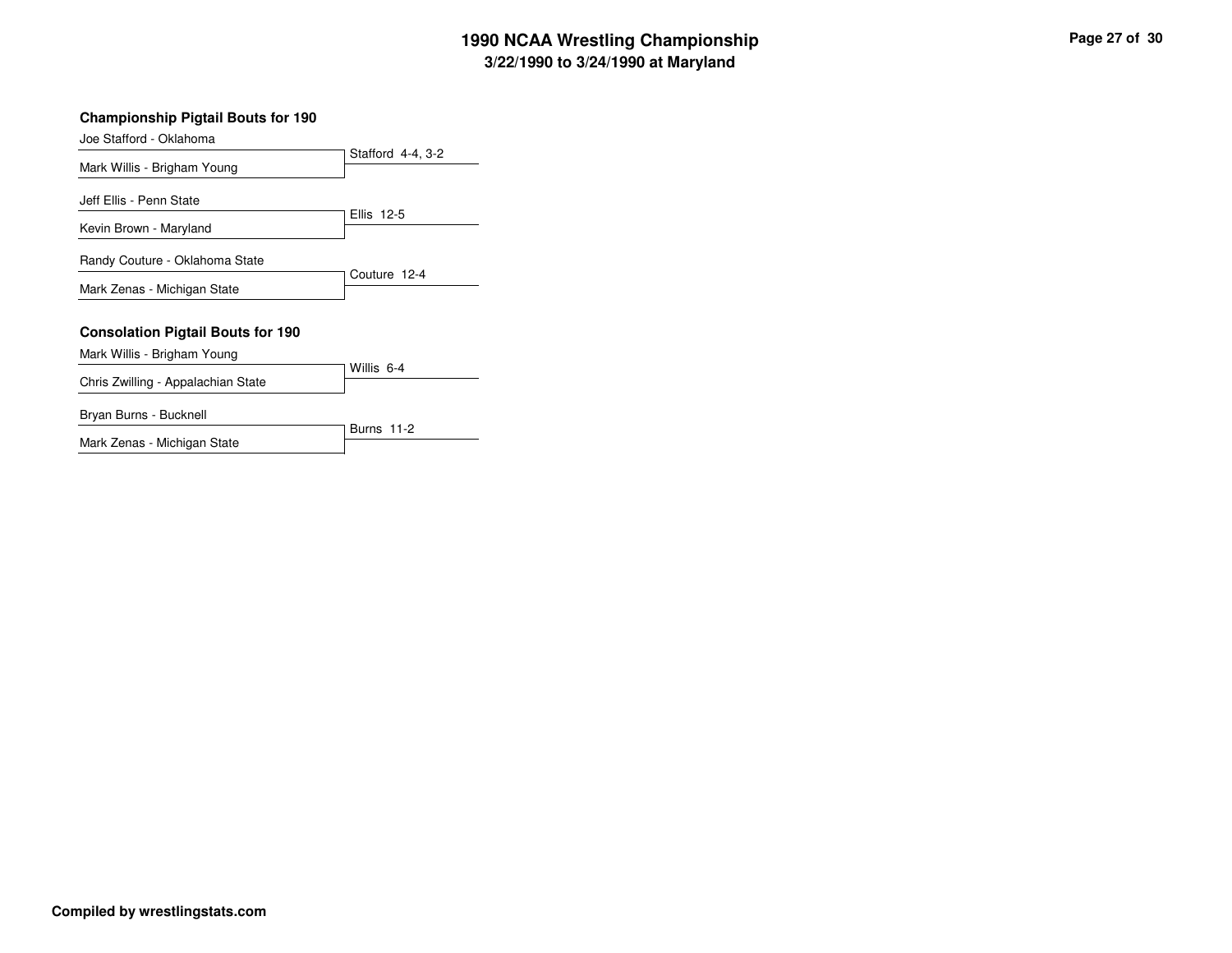| Wrede Kirkpatrick, Columbia                                   |                           |                             |                  |                              |
|---------------------------------------------------------------|---------------------------|-----------------------------|------------------|------------------------------|
| Kirk Mammen, Oklahoma State [12]                              | Kirk Mammen 14-3          |                             |                  |                              |
| Jeff Balcom, Minnesota [5]                                    | Jeff Balcom 4-3           | Kirk Mammen 3-3, 1-1, Cr 13 |                  | 275 Weight Class             |
| Jeff Datkuliak, Kent State                                    |                           |                             |                  |                              |
| Scott Williams, Clemson                                       |                           |                             | Kirk Mammen 9-6  |                              |
| Jon Cogdill, Wyoming                                          | Jon Cogdill 6-4           |                             |                  |                              |
| John Oostendorp, Iowa [4]                                     |                           | John Oostendorp 13-5        |                  |                              |
| Jamie Cutler, Iowa State                                      | John Oostendorp 10-5      |                             |                  |                              |
| Copache Tyler, Eastern Illinois [9]                           |                           |                             |                  | Kurt Angle 2-1               |
| Matt Groom, Maryland                                          | Copache Tyler Fall 1:35   |                             |                  |                              |
| Jair Toedter, North Dakota                                    |                           | Copache Tyler Fall 4:07     |                  |                              |
| Scott Holman, Indiana [8]                                     | Scott Holman 5-2          |                             |                  |                              |
| Larock Benford, Purdue                                        |                           |                             | Kurt Angle 5-2   |                              |
| Kurt Angle, Clarion [1]                                       | Kurt Angle 3-2            |                             |                  |                              |
| Cam Strahm, Oregon                                            |                           | Kurt Angle 11-6             |                  |                              |
| Mike Fusilli, Ithaca                                          | Mike Fusilli 8-3          |                             |                  |                              |
| Jon Llewellyn, Illinois [2]                                   |                           |                             |                  | Kurt Angle 4-1               |
| Bret Sharp, Drake                                             | Jon Llewellyn 13-4        |                             |                  |                              |
| Eric Schultz, Ohio State                                      |                           | Jon Llewellyn 6-1           |                  |                              |
| John Merklinger, Boston College                               | Eric Schultz 4-1          |                             |                  |                              |
| Matt Willhite, Oregon State [7]                               |                           |                             | David Jones 7-6  |                              |
| Brian Walczak, Toledo                                         | Brian Walczak 9-6         |                             |                  |                              |
| David Jones, Cal State-Fullerton [10]                         |                           | David Jones 10-4            |                  |                              |
| Paul Koenig, South Dakota State                               | David Jones Fall 6:05     |                             |                  |                              |
| Eric Crushshon, George Mason                                  |                           |                             |                  | Greg Haladay 2-2, 1-1, Cr 10 |
| Sylvester Terkay, North Carolina State                        | Sylvester Terkay DSQ 6:26 |                             |                  |                              |
| Steve Schannauer, Wilkes                                      |                           | Joe Malacek 6-2             |                  |                              |
|                                                               | Joe Malacek 8-4           |                             |                  |                              |
| Joe Malacek, Nebraska [3]                                     |                           |                             | Greg Haladay 4-2 |                              |
| Greg Haladay, Penn State [6]<br>Rock Burch, Appalachian State | Greg Haladay 9-0          |                             |                  |                              |
|                                                               |                           |                             |                  |                              |
| Kenny Walker, Lock Haven                                      |                           | Greg Haladay 1-1, 1-0       |                  |                              |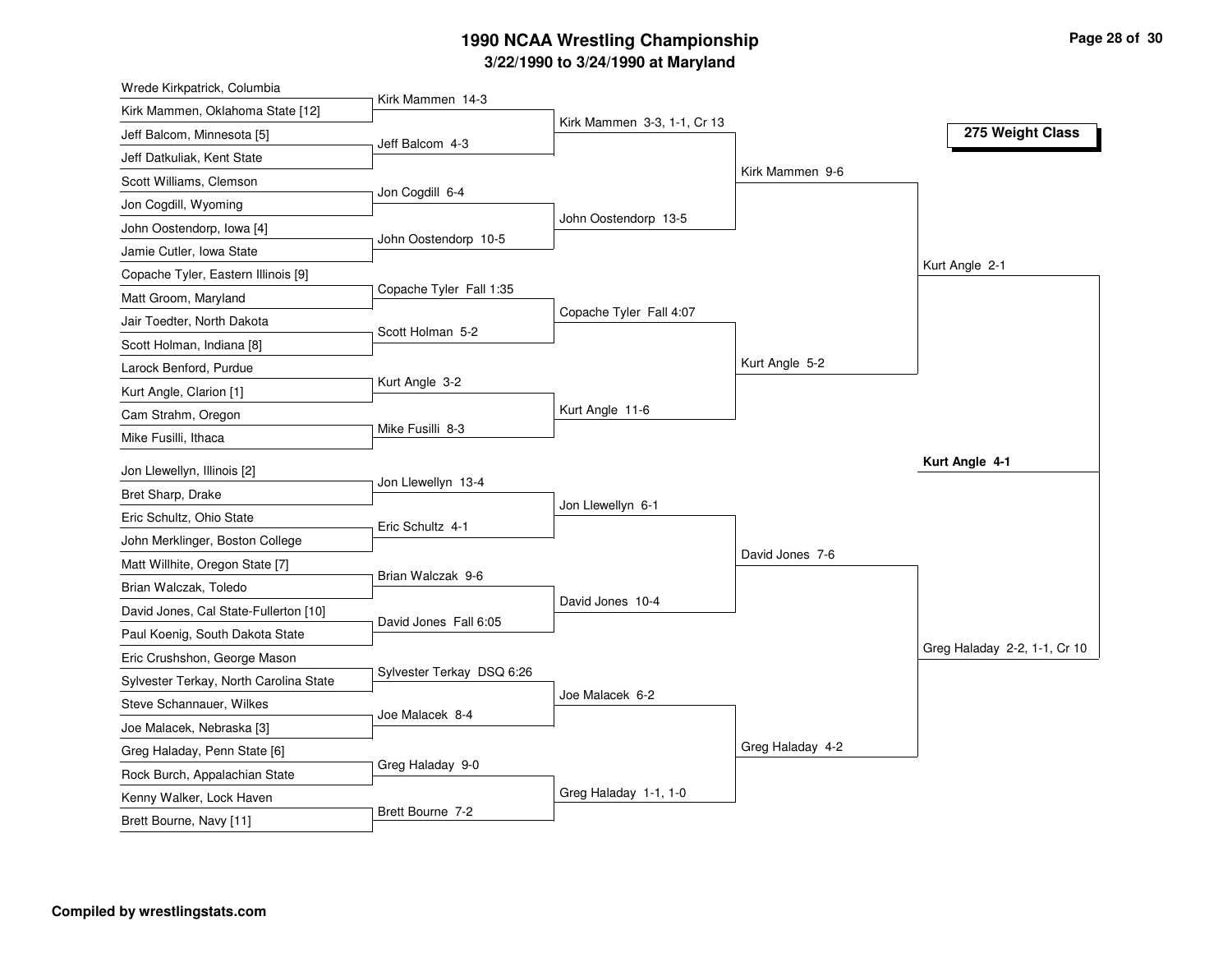| Kirkpatrick, Columbia        |                  |                         |                     |                                          |                        |                                          |
|------------------------------|------------------|-------------------------|---------------------|------------------------------------------|------------------------|------------------------------------------|
|                              | Balcom 10-4      |                         |                     |                                          |                        | 275 Consolation Bracket                  |
| Balcom, Minnesota            |                  |                         |                     |                                          |                        |                                          |
|                              |                  | Balcom 7-4              |                     |                                          |                        |                                          |
| Cutler, Iowa State           |                  |                         |                     |                                          |                        |                                          |
|                              | Cogdill 6-4      |                         | Malacek 5-4         |                                          |                        |                                          |
|                              |                  |                         |                     |                                          |                        |                                          |
| Cogdill, Wyoming             |                  | Malacek, Nebraska       |                     |                                          |                        |                                          |
|                              |                  |                         |                     |                                          |                        |                                          |
| Groom, Maryland              |                  |                         |                     | Llewellyn 4-2                            |                        |                                          |
|                              | Holman 16-4      |                         |                     |                                          |                        | Llewellyn 4-3                            |
|                              |                  |                         |                     | Mammen, Oklahoma State                   |                        |                                          |
| Holman, Indiana              |                  | Benford 12-3            |                     |                                          |                        |                                          |
|                              |                  |                         |                     |                                          |                        |                                          |
| Benford, Purdue              |                  |                         | Llewellyn Fall 1:59 |                                          |                        |                                          |
|                              | Benford 6-2      |                         |                     |                                          |                        |                                          |
| Fusilli, Ithaca              |                  | Llewellyn, Illinois     |                     | <b>Third Place:</b>                      |                        | Jon Llewellyn, Illinois 8-5              |
|                              |                  |                         |                     | <b>Fourth Place:</b>                     |                        | David Jones, Cal State-Fullerton         |
| Sharp, Drake                 |                  |                         |                     | <b>Fifth Place:</b>                      | Brett Bourne, Navy 3-0 |                                          |
|                              | Schultz 2-0      |                         |                     |                                          |                        | Sixth Place: Kirk Mammen, Oklahoma State |
| Schultz, Ohio State          |                  |                         |                     | Seventh Place: Joe Malacek, Nebraska 5-0 |                        |                                          |
|                              |                  | Schultz 1-1, 1-0        |                     | Eighth Place: Eric Schultz, Ohio State   |                        |                                          |
| Koenig, South Dakota State   |                  |                         |                     |                                          |                        |                                          |
|                              | Koenig 7-2       |                         | Schultz Fall 5:53   |                                          |                        |                                          |
|                              |                  |                         |                     |                                          |                        |                                          |
| Walczak, Toledo              |                  | Tyler, Eastern Illinois |                     |                                          |                        |                                          |
|                              |                  |                         |                     |                                          |                        |                                          |
| Schannauer, Wilkes           |                  |                         |                     | Bourne 2-0                               |                        |                                          |
|                              | Terkay Fall 3:02 |                         |                     |                                          |                        | Jones 1-1, 3-1                           |
| Terkay, North Carolina State |                  |                         |                     | Jones, Cal State-Fullerton               |                        |                                          |
|                              |                  | Bourne 4-2              |                     |                                          |                        |                                          |
| Burch, Appalachian State     |                  |                         |                     |                                          |                        |                                          |
|                              |                  |                         | Bourne 10-5         |                                          |                        |                                          |
|                              | Bourne 2-0       |                         |                     |                                          |                        |                                          |
| Bourne, Navy                 |                  | Oostendorp, lowa        |                     |                                          |                        |                                          |